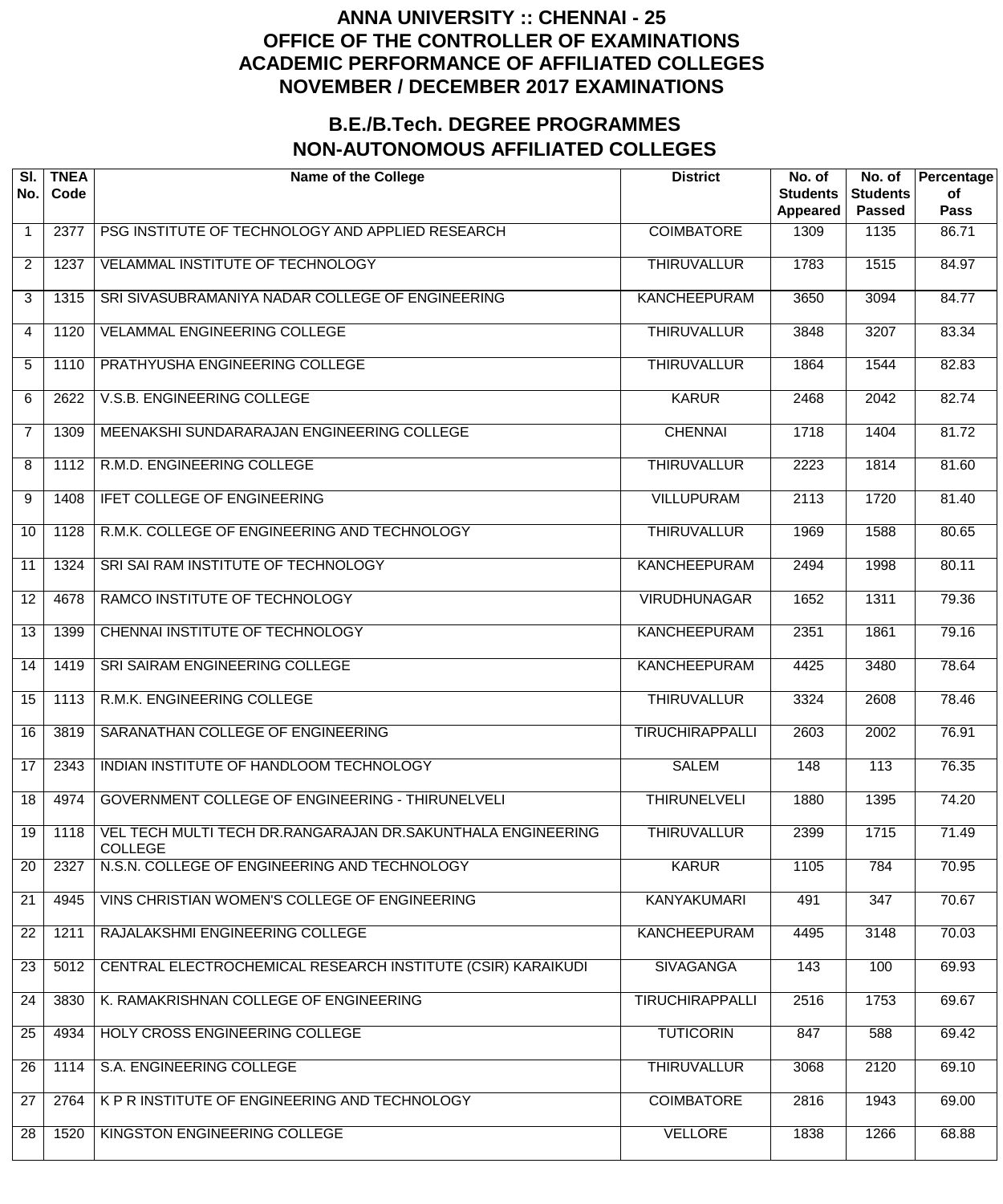| SI.<br>No.      | <b>TNEA</b><br>Code | <b>Name of the College</b>                               | <b>District</b>        | No. of<br><b>Students</b><br>Appeared | No. of<br><b>Students</b><br><b>Passed</b> | Percentage<br>of<br><b>Pass</b> |
|-----------------|---------------------|----------------------------------------------------------|------------------------|---------------------------------------|--------------------------------------------|---------------------------------|
| 29              | 1317                | ST.JOSEPH'S COLLEGE OF ENGINEERING                       | <b>KANCHEEPURAM</b>    | 5690                                  | 3917                                       | 68.84                           |
| 30              | 5986                | VELAMMAL COLLEGE OF ENGINEERING AND TECHNOLOGY           | <b>MADURAI</b>         | 2311                                  | 1588                                       | 68.71                           |
| 31              | 1432                | RAJALAKSHMI INSTITUTE OF TECHNOLOGY                      | <b>THIRUVALLUR</b>     | 2093                                  | 1431                                       | 68.37                           |
| 32              | 1219                | SRI VENKATESWARA COLLEGE OF ENGINEERING                  | <b>KANCHEEPURAM</b>    | 2117                                  | 1436                                       | 67.83                           |
| 33              | 1210                | PANIMALAR ENGINEERING COLLEGE                            | <b>THIRUVALLUR</b>     | 6697                                  | 4537                                       | 67.75                           |
| 34              | 1321                | CENTRAL INSTITUTE OF PLASTICS ENGINEERING AND TECHNOLOGY | <b>CHENNAI</b>         | 528                                   | 355                                        | 67.23                           |
| $\overline{35}$ | 1304                | <b>EASWARI ENGINEERING COLLEGE</b>                       | <b>THIRUVALLUR</b>     | 3997                                  | 2680                                       | 67.05                           |
| 36              | 2357                | V.S.B. COLLEGE OF ENGINEERING TECHNICAL CAMPUS           | <b>COIMBATORE</b>      | 975                                   | 650                                        | 66.67                           |
| $\overline{37}$ | 1414                | PRINCE SHRI VENKATESHWARA PADMAVATHY ENGINEERING COLLEGE | <b>KANCHEEPURAM</b>    | 1315                                  | 873                                        | 66.39                           |
| 38              | 2603                | GOVERNMENT COLLEGE OF ENGINEERING - BARGUR               | <b>KRISHNAGIRI</b>     | $\overline{705}$                      | 467                                        | 66.24                           |
| 39              | 4995                | P.S.R.RENGASAMY COLLEGE OF ENGINEERING FOR WOMEN         | <b>VIRUDHUNAGAR</b>    | 531                                   | 350                                        | 65.91                           |
| 40              | 1216                | SAVEETHA ENGINEERING COLLEGE                             | <b>KANCHEEPURAM</b>    | 4042                                  | 2657                                       | 65.73                           |
| 41              | 1026                | UNIVERSITY COLLEGE OF ENGINEERING, KANCHIPURAM           | <b>KANCHEEPURAM</b>    | 915                                   | 591                                        | 64.59                           |
| 42              | 4944                | ARUNACHALA COLLEGE OF ENGINEERING FOR WOMEN              | <b>KANYAKUMARI</b>     | 1429                                  | 922                                        | 64.52                           |
| 43              | 1149                | ST.JOSEPH'S INSTITUTE OF TECHNOLOGY                      | <b>KANCHEEPURAM</b>    | 2715                                  | 1747                                       | 64.35                           |
| 44              | 1450                | LOYOLA - ICAM COLLEGE OF ENGINEERING AND TECHNOLOGY      | <b>CHENNAI</b>         | 1609                                  | 1035                                       | 64.33                           |
| 45              | 1140                | JEPPIAAR INSTITUTE OF TECHNOLOGY                         | <b>KANCHEEPURAM</b>    | 866                                   | 553                                        | 63.86                           |
| 46              | 1137                | ANNAI MIRA COLLEGE OF ENGINEERING AND TECHNOLOGY         | <b>VELLORE</b>         | 530                                   | 338                                        | 63.77                           |
| 47              | 1504                | ARUNAI ENGINEERING COLLEGE                               | <b>THIRUVANNAMALAI</b> | 1971                                  | 1255                                       | 63.67                           |
| 48              | 1233                | ADHI COLLEGE OF ENGINEERING AND TECHNOLOGY               | <b>KANCHEEPURAM</b>    | 1098                                  | 699                                        | 63.66                           |
| 49              | 4676                | RENGANAYAGI VARATHARAJ COLLEGE OF ENGINEERING            | <b>VIRUDHUNAGAR</b>    | 853                                   | 535                                        | 62.72                           |
| 50              | 2739                | SRI ESHWAR COLLEGE OF ENGINEERING                        | <b>COIMBATORE</b>      | 2232                                  | 1399                                       | 62.68                           |
| 51              | 1316                | AGNI COLLEGE OF TECHNOLOGY                               | <b>KANCHEEPURAM</b>    | 2267                                  | 1404                                       | 61.93                           |
| 52              | 5910                | PSNA COLLEGE OF ENGINEERING AND TECHNOLOGY               | <b>DINDIGUL</b>        | 5960                                  | 3677                                       | 61.69                           |
| 53              | 1231                | PANIMALAR INSTITUTE OF TECHNOLOGY                        | <b>THIRUVALLUR</b>     | 3637                                  | 2235                                       | 61.45                           |
| 54              | 5865                | NADAR SARASWATHI COLLEGE OF ENGINEERING AND TECHNOLOGY   | <b>THENI</b>           | 762                                   | 467                                        | 61.29                           |
| 55              | 1230                | APOLLO ENGINEERING COLLEGE                               | <b>KANCHEEPURAM</b>    | 1057                                  | 635                                        | 60.08                           |
| 56              | 1320                | JEPPIAAR SRR ENGINEERING COLLEGE                         | <b>KANCHEEPURAM</b>    | 2622                                  | 1575                                       | 60.07                           |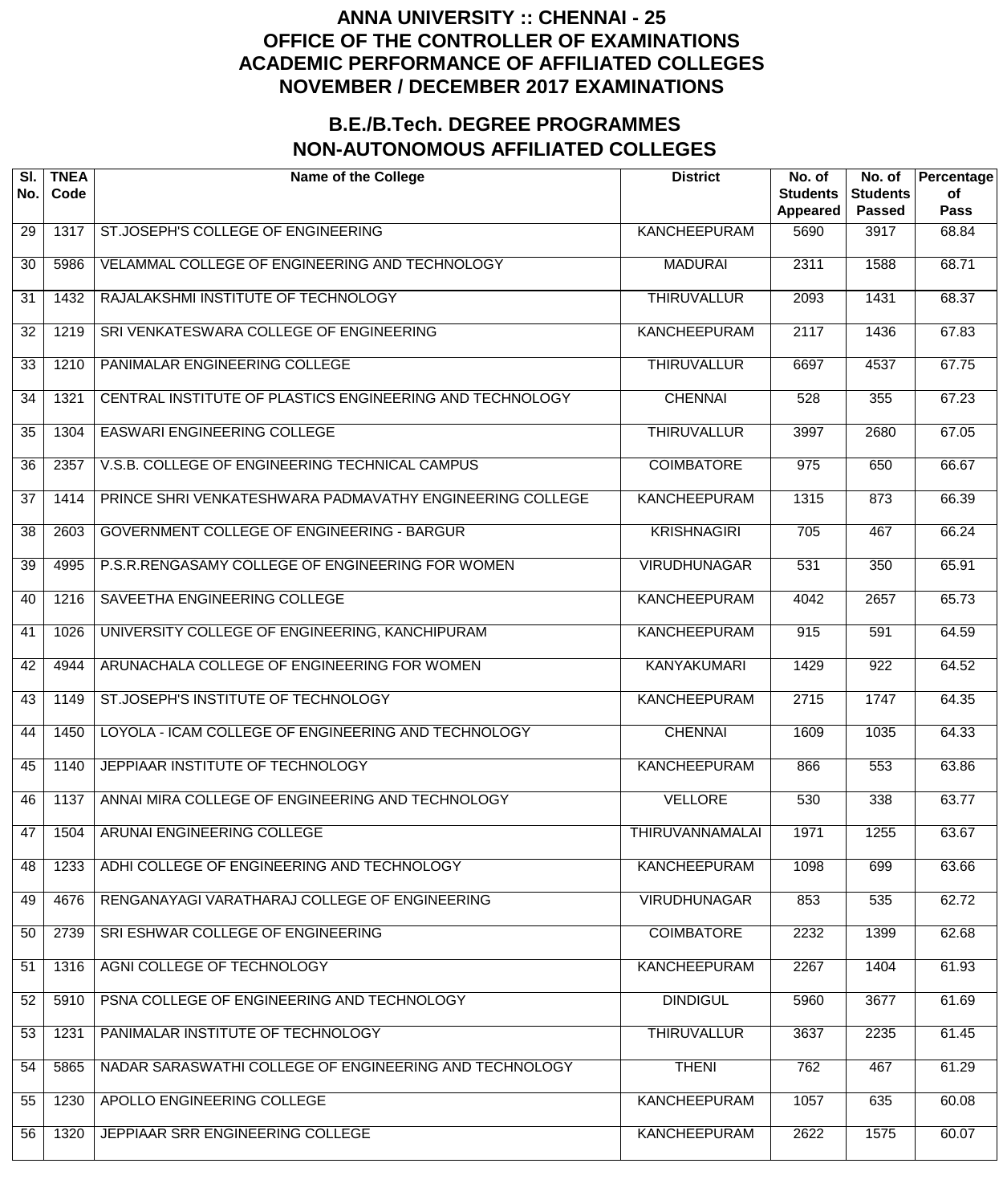| SI.<br>No.      | <b>TNEA</b><br>Code | <b>Name of the College</b>                                                   | <b>District</b>        | No. of<br><b>Students</b><br>Appeared | No. of<br><b>Students</b><br><b>Passed</b> | Percentage<br>of<br><b>Pass</b> |
|-----------------|---------------------|------------------------------------------------------------------------------|------------------------|---------------------------------------|--------------------------------------------|---------------------------------|
| 57              | 2349                | DHAANISH AHMED INSTITUTE OF TECHNOLOGY                                       | <b>COIMBATORE</b>      | 325                                   | 195                                        | 60.00                           |
| 58              | 1241                | T.J.S. ENGINEERING COLLEGE                                                   | <b>THIRUVALLUR</b>     | 1286                                  | 768                                        | 59.72                           |
| 59              | 3826                | KONGUNADU COLLEGE OF ENGINEERING AND TECHNOLOGY                              | <b>TIRUCHIRAPPALLI</b> | 2793                                  | 1660                                       | 59.43                           |
| 60              | 1306                | JEPPIAAR ENGINEERING COLLEGE                                                 | <b>KANCHEEPURAM</b>    | 3817                                  | 2265                                       | 59.34                           |
| 61              | 5530                | SSM INSTITUTE OF ENGINEERING AND TECHNOLOGY                                  | <b>DINDIGUL</b>        | 1965                                  | 1162                                       | 59.13                           |
| 62              | 4979                | V.P.MUTHAIAH PILLAI MEENAKSHI AMMAL ENGINEERING COLLEGE FOR<br><b>WOMEN</b>  | <b>VIRUDHUNAGAR</b>    | 461                                   | $\overline{271}$                           | 58.79                           |
| 63              | 1106                | <b>JAYA ENGINEERING COLLEGE</b>                                              | <b>THIRUVALLUR</b>     | 1864                                  | 1094                                       | 58.69                           |
| 64              | 1310                | MISRIMAL NAVAJEE MUNOTH JAIN ENGINEERING COLLEGE                             | <b>KANCHEEPURAM</b>    | 2203                                  | 1291                                       | 58.60                           |
| 65              | 2709                | INSTITUTE OF ROAD AND TRANSPORT TECHNOLOGY                                   | <b>ERODE</b>           | 1676                                  | 982                                        | 58.59                           |
| 66              | 3464                | GOVERNMENT COLLEGE OF ENGINEERING, THANJAVUR                                 | <b>THANJAVUR</b>       | 1069                                  | 624                                        | 58.37                           |
| 67              | 3465                | GOVERNMENT COLLEGE OF ENGINEERING, SRIRANGAM                                 | <b>TIRUCHIRAPPALLI</b> | 1079                                  | 626                                        | 58.02                           |
| 68              | 3701                | K.RAMAKRISHNAN COLLEGE OF TECHNOLOGY                                         | <b>TIRUCHIRAPPALLI</b> | 2406                                  | 1392                                       | 57.86                           |
| 69              | 3011                | UNIVERSITY COLLEGE OF ENGINEERING, TIRUCHIRAPPALLI (BIT CAMPUS)              | <b>TIRUCHIRAPPALLI</b> | 3925                                  | 2250                                       | 57.32                           |
| 70              | 1442                | PRINCE DR.K.VASUDEVAN COLLEGE OF ENGINEERING AND TECHNOLOGY                  | <b>KANCHEEPURAM</b>    | 433                                   | 248                                        | 57.27                           |
| 71              | 3803                | ANJALAI AMMAL MAHALINGAM ENGINEERING COLLEGE                                 | <b>THIRUVARUR</b>      | 2458                                  | 1404                                       | 57.12                           |
| $\overline{72}$ | 3831                | <b>INDRA GANESAN COLLEGE OF ENGINEERING</b>                                  | <b>TIRUCHIRAPPALLI</b> | 916                                   | 519                                        | 56.66                           |
| $\overline{73}$ | 1303                | ANAND INSTITUTE OF HIGHER TECHNOLOGY                                         | <b>KANCHEEPURAM</b>    | 1707                                  | 964                                        | 56.47                           |
| $\overline{74}$ | 4959                | KAMARAJ COLLEGE OF ENGINEERING AND TECHNOLOGY                                | <b>VIRUDHUNAGAR</b>    | 3196                                  | 1795                                       | 56.16                           |
| 75              | 3843                | M R K INSTITUTE OF TECHNOLOGY                                                | <b>CUDDALORE</b>       | 999                                   | 555                                        | 55.56                           |
| 76              | 1516                | THANTHAI PERIYAR GOVT INSTITUTE OF TECHNOLOGY                                | <b>VELLORE</b>         | 1117                                  | 620                                        | 55.51                           |
| 77              | 3457                | DHANALAKSHMI SRINIVASAN COLLEGE OF ENGINEERING                               | <b>PERAMBALUR</b>      | 166                                   | $\overline{92}$                            | 55.42                           |
| 78              | 4936                | <b>SCAD ENGINEERING COLLEGE</b>                                              | <b>THIRUNELVELI</b>    | 181                                   | 100                                        | 55.25                           |
| 79              | 1122                | VEL TECH HIGH TECH DR.RANGARAJAN DR.SAKUNTHALA ENGINEERING<br><b>COLLEGE</b> | <b>THIRUVALLUR</b>     | 2248                                  | 1241                                       | 55.20                           |
| 80              | 1238                | GRT INSTITUTE OF ENGINEERING AND TECHNOLOGY                                  | <b>THIRUVALLUR</b>     | 1384                                  | 764                                        | 55.20                           |
| 81              | 4955                | FRANCIS XAVIER ENGINEERING COLLEGE                                           | <b>THIRUNELVELI</b>    | 3100                                  | 1707                                       | 55.06                           |
| 82              | 1416                | JAYA SAKTHI ENGINEERING COLLEGE                                              | <b>THIRUVALLUR</b>     | 327                                   | 179                                        | 54.74                           |
| 83              | 1013                | UNIVERSITY COLLEGE OF ENGINEERING, VILLUPURAM                                | <b>VILLUPURAM</b>      | 996                                   | 544                                        | 54.62                           |
| 84              | 4954                | DR.SIVANTHI ADITANAR COLLEGE OF ENGINEERING                                  | <b>TUTICORIN</b>       | 1717                                  | 933                                        | 54.34                           |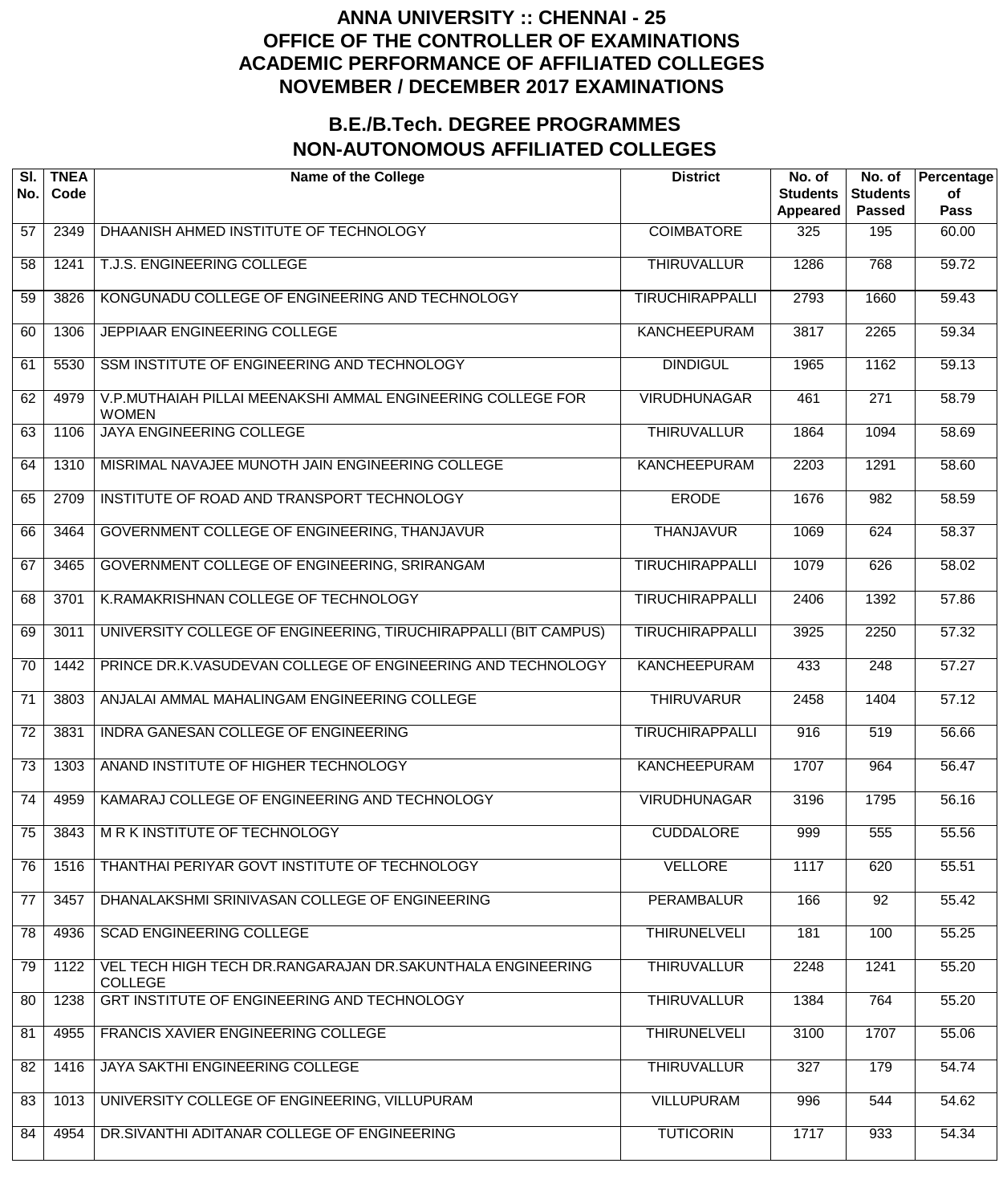| SI.<br>No.      | <b>TNEA</b><br>Code | <b>Name of the College</b>                      | <b>District</b>        | No. of<br><b>Students</b><br><b>Appeared</b> | No. of<br><b>Students</b><br><b>Passed</b> | Percentage<br>of<br><b>Pass</b> |
|-----------------|---------------------|-------------------------------------------------|------------------------|----------------------------------------------|--------------------------------------------|---------------------------------|
| 85              | 2639                | NARASU'S SARATHY INSTITUTE OF TECHNOLOGY        | <b>SALEM</b>           | 807                                          | 438                                        | 54.28                           |
| 86              | 3801                | A.V.C COLLEGE OF ENGINEERING                    | <b>NAGAPATTINAM</b>    | 1677                                         | 909                                        | 54.20                           |
| 87              | 1401                | ADHIPARASAKTHI ENGINEERING COLLEGE              | <b>KANCHEEPURAM</b>    | 1935                                         | 1045                                       | 54.01                           |
| 88              | 2630                | CHETTINAD COLLEGE OF ENGINEERING AND TECHNOLOGY | <b>KARUR</b>           | 847                                          | 457                                        | 53.96                           |
| 89              | 1411                | MADHA ENGINEERING COLLEGE                       | <b>KANCHEEPURAM</b>    | 921                                          | 496                                        | 53.85                           |
| 90              | 2369                | GOVERNMENT COLLEGE OF ENGINEERING, DHARMAPURI   | <b>DHARMAPURI</b>      | 1024                                         | 551                                        | 53.81                           |
| 91              | 1218                | SRI MUTHUKUMARAN INSTITUTE OF TECHNOLOGY        | <b>KANCHEEPURAM</b>    | 785                                          | 421                                        | 53.63                           |
| 92              | 1015                | UNIVERSITY COLLEGE OF ENGINEERING, ARNI         | <b>THIRUVANNAMALAI</b> | 904                                          | 481                                        | 53.21                           |
| 93              | 1311                | K.C.G. COLLEGE OF TECHNOLOGY                    | <b>KANCHEEPURAM</b>    | 2657                                         | 1413                                       | 53.18                           |
| 94              | 5832                | N P R COLLEGE OF ENGINEERING AND TECHNOLOGY     | <b>DINDIGUL</b>        | 1325                                         | 703                                        | 53.06                           |
| 95              | 1307                | JERUSALEM COLLEGE OF ENGINEERING                | <b>KANCHEEPURAM</b>    | 2085                                         | 1105                                       | 53.00                           |
| 96              | 4981                | PONJESLY COLLEGE OF ENGINEERING                 | <b>KANYAKUMARI</b>     | 2067                                         | $\frac{1}{1093}$                           | 52.88                           |
| $\overline{97}$ | 1605                | IDHAYA ENGINEERING COLLEGE FOR WOMEN            | <b>VILLUPURAM</b>      | 459                                          | $\overline{242}$                           | 52.72                           |
| 98              | 2345                | DHIRAJLAL GANDHI COLLEGE OF TECHNOLOGY          | <b>SALEM</b>           | 2063                                         | 1086                                       | 52.64                           |
| 99              | 1014                | UNIVERSITY COLLEGE OF ENGINEERING, TINDIVANAM   | <b>VILLUPURAM</b>      | 933                                          | 491                                        | 52.63                           |
| 100             | 5904                | K.L.N.COLLEGE OF ENGINEERING                    | <b>SIVAGANGA</b>       | 2356                                         | 1234                                       | 52.38                           |
| 101             | 1412                | <b>MAILAM ENGINEERING COLLEGE</b>               | <b>VILLUPURAM</b>      | 2760                                         | 1436                                       | 52.03                           |
| 102             | 2356                | ARULMURUGAN COLLEGE OF ENGINEERING              | <b>KARUR</b>           | 729                                          | 379                                        | 51.99                           |
| 103             | 1501                | ADHIPARASAKTHI COLLEGE OF ENGINEERING           | <b>VELLORE</b>         | 718                                          | $\overline{373}$                           | 51.95                           |
| 104             | 2723                | VELALAR COLLEGE OF ENGINEERING AND TECHNOLOGY   | <b>ERODE</b>           | 1329                                         | 690                                        | 51.92                           |
| 105             | 5851                | <b>VEERAMMAL ENGINEERING COLLEGE</b>            | <b>DINDIGUL</b>        | 393                                          | $\overline{204}$                           | 51.91                           |
| 106             | 5009                | <b>GOVERNMENT COLLEGE OF ENGINEERING</b>        | <b>THENI</b>           | 1121                                         | 580                                        | 51.74                           |
| 107             | 4024                | UNIVERSITY COLLEGE OF ENGINEERING, THOOTHUKUDI  | <b>TUTICORIN</b>       | 1176                                         | 605                                        | 51.45                           |
| 108             | 5022                | UNIVERSITY COLLEGE OF ENGINEERING, DINDIGUL     | <b>DINDIGUL</b>        | 1166                                         | 599                                        | 51.37                           |
| 109             | 3804                | ARASU ENGINEERING COLLEGE                       | <b>THANJAVUR</b>       | 1331                                         | 681                                        | 51.16                           |
| 110             | 2736                | DR.N G P INSTITUTE OF TECHNOLOGY                | <b>COIMBATORE</b>      | 1924                                         | 981                                        | 50.99                           |
| 111             | 2642                | P.S.V.COLLEGE OF ENGINEERING AND TECHNOLOGY     | <b>KRISHNAGIRI</b>     | 1426                                         | 721                                        | 50.56                           |
| 112             | 1131                | <b>VEL TECH</b>                                 | <b>THIRUVALLUR</b>     | 1424                                         | 720                                        | 50.56                           |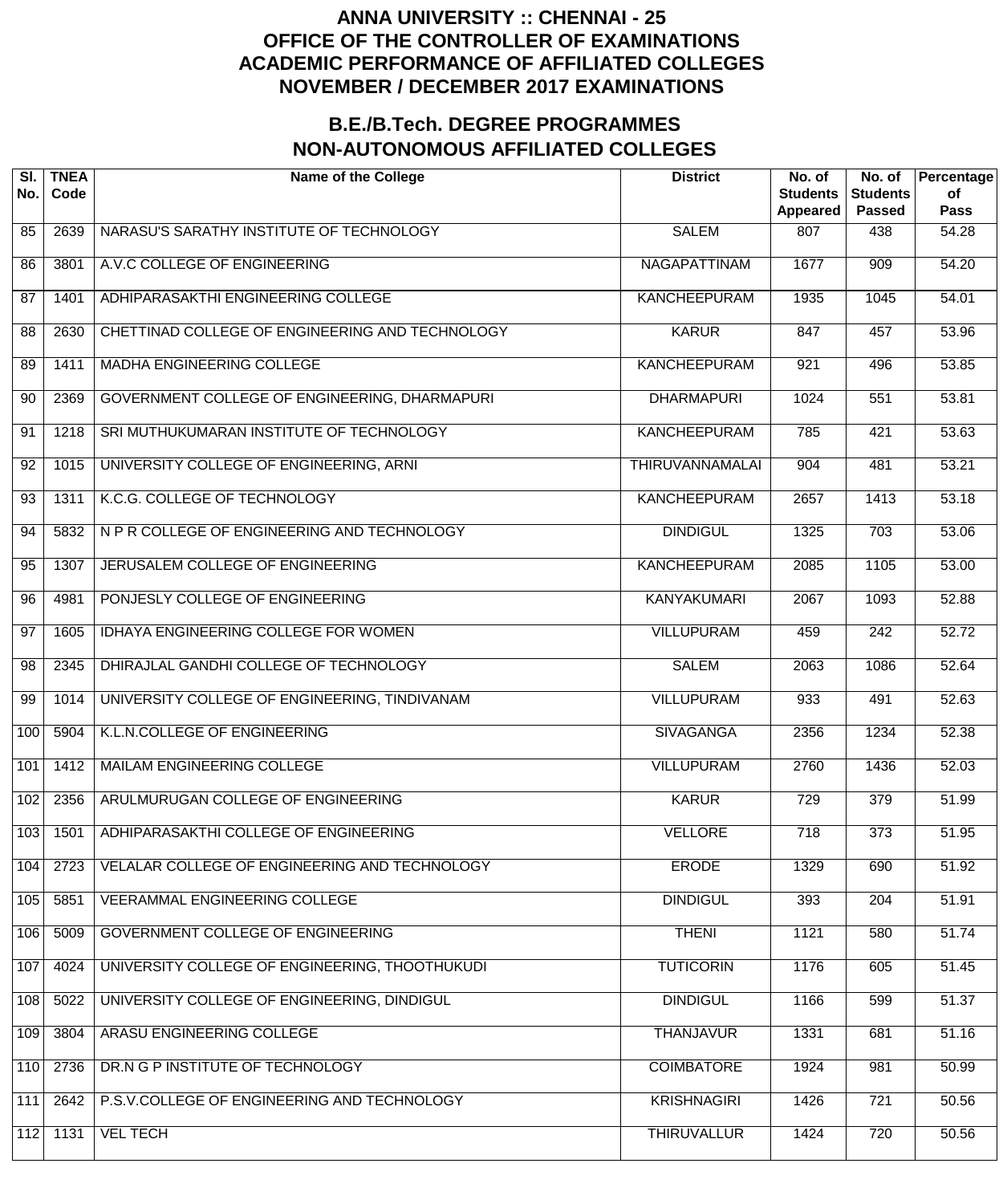| SI.<br>No. | <b>TNEA</b><br>Code | <b>Name of the College</b>                             | <b>District</b>        | No. of<br><b>Students</b><br>Appeared | No. of<br><b>Students</b><br><b>Passed</b> | Percentage<br>of<br><b>Pass</b> |
|------------|---------------------|--------------------------------------------------------|------------------------|---------------------------------------|--------------------------------------------|---------------------------------|
| 113        | 1521                | SHRI SAPTHAGIRI INSTITUTE OF TECHNOLOGY                | <b>VELLORE</b>         | 228                                   | 115                                        | 50.44                           |
| 114        | 3760                | SIR ISSAC NEWTON COLLEGE OF ENGINEERING AND TECHNOLOGY | NAGAPATTINAM           | 765                                   | 384                                        | 50.20                           |
| 115        | 1512                | S.K.P. ENGINEERING COLLEGE                             | <b>THIRUVANNAMALAI</b> | 1571                                  | 787                                        | 50.10                           |
| 116        | 2654                | S V S COLLEGE OF ENGINEERING                           | <b>COIMBATORE</b>      | 1787                                  | 893                                        | 49.97                           |
| 117        | 2621                | ER.PERUMAL MANIMEKALAI COLLEGE OF ENGINEERING          | <b>KRISHNAGIRI</b>     | 1605                                  | 799                                        | 49.78                           |
| 118        | 3425                | C.K. COLLEGE OF ENGINEERING & TECHNOLOGY               | <b>CUDDALORE</b>       | 1009                                  | 499                                        | 49.45                           |
| 119        | 1222                | P.B. COLLEGE OF ENGINEERING                            | <b>KANCHEEPURAM</b>    | 646                                   | 319                                        | 49.38                           |
| 120        | 4023                | UNIVERSITY COLLEGE OF ENGINEERING, NAGERCOIL           | <b>KANYAKUMARI</b>     | 1735                                  | 856                                        | 49.34                           |
| 121        | 1519                | BHARATHIDASAN ENGINEERING COLLEGE                      | <b>VELLORE</b>         | 787                                   | 388                                        | 49.30                           |
| 122        | 3833                | PARISUTHAM INSTITUTE OF TECHNOLOGY AND SCIENCE         | <b>THANJAVUR</b>       | 744                                   | 363                                        | 48.79                           |
| 123        | 1126                | JNN INSTITUTE OF ENGINEERING                           | <b>THIRUVALLUR</b>     | 886                                   | 432                                        | 48.76                           |
| 124        | 1207                | KINGS ENGINEERING COLLEGE                              | <b>KANCHEEPURAM</b>    | 812                                   | 395                                        | 48.65                           |
| 125        | 1313                | SMK FOMRA INSTITUTE OF TECHNOLOGY                      | <b>KANCHEEPURAM</b>    | 539                                   | $\overline{260}$                           | 48.24                           |
| 126        | 4980                | EINSTEIN COLLEGE OF ENGINEERING                        | <b>THIRUNELVELI</b>    | 1351                                  | 648                                        | 47.96                           |
| 127        | 4864                | V V COLLEGE OF ENGINEERING                             | <b>TUTICORIN</b>       | 852                                   | 408                                        | 47.89                           |
| 128        | 4969                | SCAD COLLEGE OF ENGINEERING AND TECHNOLOGY             | <b>THIRUNELVELI</b>    | 1646                                  | 779                                        | 47.33                           |
| 129        | 5988                | THENI KAMMAVAR SANGAM COLLEGE OF TECHNOLOGY            | <b>THENI</b>           | 893                                   | 420                                        | 47.03                           |
| 130        | 1217                | SREE SASTHA INSTITUTE OF ENGINEERING AND TECHNOLOGY    | <b>THIRUVALLUR</b>     | 1262                                  | 592                                        | 46.91                           |
| 131        | 1115                | <b>SRIRAM ENGINEERING COLLEGE</b>                      | <b>THIRUVALLUR</b>     | 774                                   | 363                                        | 46.90                           |
| 132        | 1422                | <b>VALLIAMMAI ENGINEERING COLLEGE</b>                  | <b>KANCHEEPURAM</b>    | 3711                                  | 1728                                       | 46.56                           |
| 133        | 2302                | SRI SHANMUGHA COLLEGE OF ENGINEERING AND TECHNOLOGY    | <b>SALEM</b>           | 612                                   | 284                                        | 46.41                           |
| 134        | 1424                | DHAANISH AHMED COLLEGE OF ENGINEERING                  | <b>KANCHEEPURAM</b>    | 1217                                  | 564                                        | 46.34                           |
| 135        | 1228                | ALPHA COLLEGE OF ENGINEERING                           | <b>THIRUVALLUR</b>     | 572                                   | $\overline{263}$                           | 45.98                           |
| 136        | 1124                | SAMS COLLEGE OF ENGINEERING AND TECHNOLOGY             | <b>THIRUVALLUR</b>     | 220                                   | 101                                        | 45.91                           |
| 137        | 2629                | SENGUNTHAR COLLEGE OF ENGINEERING                      | <b>NAMAKKAL</b>        | 788                                   | 361                                        | 45.81                           |
| 138        | 4948                | RAJAS INTERNATIONAL INSTITUTE OF TECHNOLOGY FOR WOMEN  | <b>KANYAKUMARI</b>     | 494                                   | $\overline{225}$                           | 45.55                           |
| 139        | 4933                | ST.MOTHER THERESA ENGINEERING COLLEGE                  | <b>TUTICORIN</b>       | 1279                                  | 576                                        | 45.04                           |
| 140        | 1436                | A.R. ENGINEERING COLLEGE                               | <b>VILLUPURAM</b>      | 402                                   | 181                                        | 45.02                           |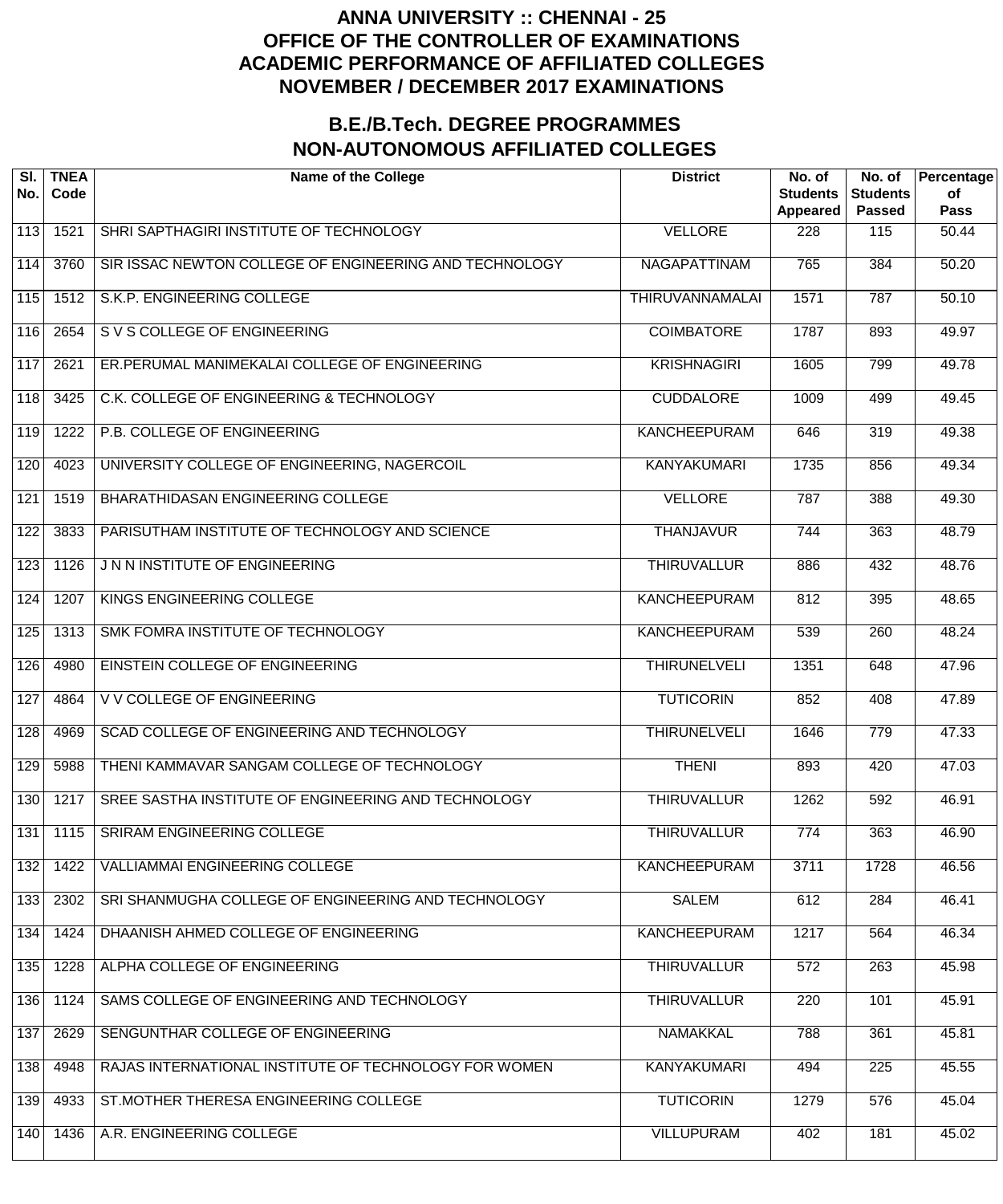| SI.<br>No.       | <b>TNEA</b><br>Code | <b>Name of the College</b>                                | <b>District</b>        | No. of<br><b>Students</b><br>Appeared | No. of<br><b>Students</b><br><b>Passed</b> | Percentage<br>of<br><b>Pass</b> |
|------------------|---------------------|-----------------------------------------------------------|------------------------|---------------------------------------|--------------------------------------------|---------------------------------|
| 141              | 1505                | C.ABDUL HAKEEM COLLEGE OF ENGINEERING AND TECHNOLOGY      | <b>VELLORE</b>         | 1879                                  | 844                                        | 44.92                           |
| $\overline{142}$ | 1508                | ARUNAI COLLEGE OF ENGINEERING                             | <b>THIRUVANNAMALAI</b> | 392                                   | $\overline{173}$                           | 44.13                           |
| $\overline{143}$ | 4941                | UNNAMALAI INSTITUTE OF TECHNOLOGY                         | <b>TUTICORIN</b>       | $\overline{778}$                      | $\overline{343}$                           | 44.09                           |
| 144              | 4680                | AAA COLLEGE OF ENGINEERING & TECHNOLOGY                   | <b>VIRUDHUNAGAR</b>    | 769                                   | 339                                        | 44.08                           |
| $\overline{145}$ | 2741                | P A COLLEGE OF ENGINEERING AND TECHNOLOGY                 | <b>COIMBATORE</b>      | 1663                                  | $\overline{729}$                           | 43.84                           |
| 146              | 3019                | UNIVERSITY COLLEGE OF ENGINEERING, PANRUTI                | <b>CUDDALORE</b>       | 1301                                  | $\overline{570}$                           | 43.81                           |
| 147              | 4994                | J P COLLEGE OF ENGINEERING                                | <b>THIRUNELVELI</b>    | 801                                   | 349                                        | 43.57                           |
| $\overline{148}$ | 1509                | MEENAKSHI COLLEGE OF ENGINEERING                          | <b>CHENNAI</b>         | 1794                                  | 781                                        | 43.53                           |
| $\overline{149}$ | 4991                | KALASALINGAM INSTITUTE OF TECHNOLOGY                      | <b>VIRUDHUNAGAR</b>    | 816                                   | 355                                        | 43.50                           |
| 150              | 2644                | GREENTECH COLLEGE OF ENGINEERING FOR WOMEN                | <b>SALEM</b>           | 150                                   | 65                                         | 43.33                           |
| 151              | 1523                | <b>GLOBAL INSTITUTE OF ENGINEERING AND TECHNOLOGY</b>     | <b>VELLORE</b>         | 1249                                  | 541                                        | 43.31                           |
| 152              | 1101                | AALIM MUHAMMED SALEGH COLLEGE OF ENGINEERING              | <b>THIRUVALLUR</b>     | 1598                                  | 692                                        | 43.30                           |
| 153              | 2765                | SRIGURU INSTITUTE OF TECHNOLOGY                           | <b>COIMBATORE</b>      | 537                                   | $\overline{231}$                           | 43.02                           |
| 154              | 3841                | <b>CARE GROUP OF INSTITUTIONS</b>                         | <b>TIRUCHIRAPPALLI</b> | $\overline{537}$                      | $\overline{230}$                           | 42.83                           |
| 155              | 2611                | PAAVAI ENGINEERING COLLEGE                                | <b>NAMAKKAL</b>        | $\overline{726}$                      | $\overline{310}$                           | 42.70                           |
| 156              | 3824                | PONNAIYAH RAMAJAYAM COLLEGE OF ENGINEERING AND TECHNOLOGY | <b>THANJAVUR</b>       | 209                                   | 89                                         | 42.58                           |
| 157              | 1507                | <b>GANADIPATHY TULSI'S JAIN ENGINEERING COLLEGE</b>       | <b>VELLORE</b>         | 810                                   | 343                                        | 42.35                           |
| 158              | 1528                | <b>KRS COLLEGE OF ENGINEERING</b>                         | THIRUVANNAMALAI        | 121                                   | $\overline{51}$                            | 42.15                           |
| 159              | 1409                | KARPAGA VINAYAGA COLLEGE OF ENGINEERING AND TECHNOLOGY    | <b>KANCHEEPURAM</b>    | 1310                                  | 548                                        | 41.83                           |
| 160              | 2617                | SENGUNTHAR ENGINEERING COLLEGE                            | <b>NAMAKKAL</b>        | 783                                   | 327                                        | 41.76                           |
| 161              | 1452                | PERI INSTITUTE OF TECHNOLOGY                              | <b>KANCHEEPURAM</b>    | 1960                                  | 818                                        | 41.73                           |
| 162              | 2707                | ERODE SENGUNTHAR ENGINEERING COLLEGE                      | <b>ERODE</b>           | 2026                                  | 844                                        | 41.66                           |
| 163              | 5930                | SBM COLLEGE OF ENGINEERING AND TECHNOLOGY                 | <b>DINDIGUL</b>        | 2122                                  | 883                                        | 41.61                           |
| 164              | 4997                | INFANT JESUS COLLEGE OF ENGINEERING AND TECHNOLOGY        | <b>TUTICORIN</b>       | 17                                    | $\overline{7}$                             | 41.18                           |
| 165              | 2727                | SRI SHAKTHI INSTITUTE OF ENGINEERING AND TECHNOLOGY       | <b>COIMBATORE</b>      | 3013                                  | 1237                                       | 41.06                           |
| 166              | 3852                | SRI BHARATHI ENGINEERING COLLEGE FOR WOMEN                | <b>PUDUKOTTAI</b>      | 288                                   | 118                                        | 40.97                           |
| 167              | 1331                | AKSHEYAA COLLEGE OF ENGINEERING                           | <b>KANCHEEPURAM</b>    | 602                                   | 246                                        | 40.86                           |
| 168              | 1421                | V.R.S. COLLEGE OF ENGINEERING AND TECHNOLOGY              | <b>VILLUPURAM</b>      | 1162                                  | 473                                        | 40.71                           |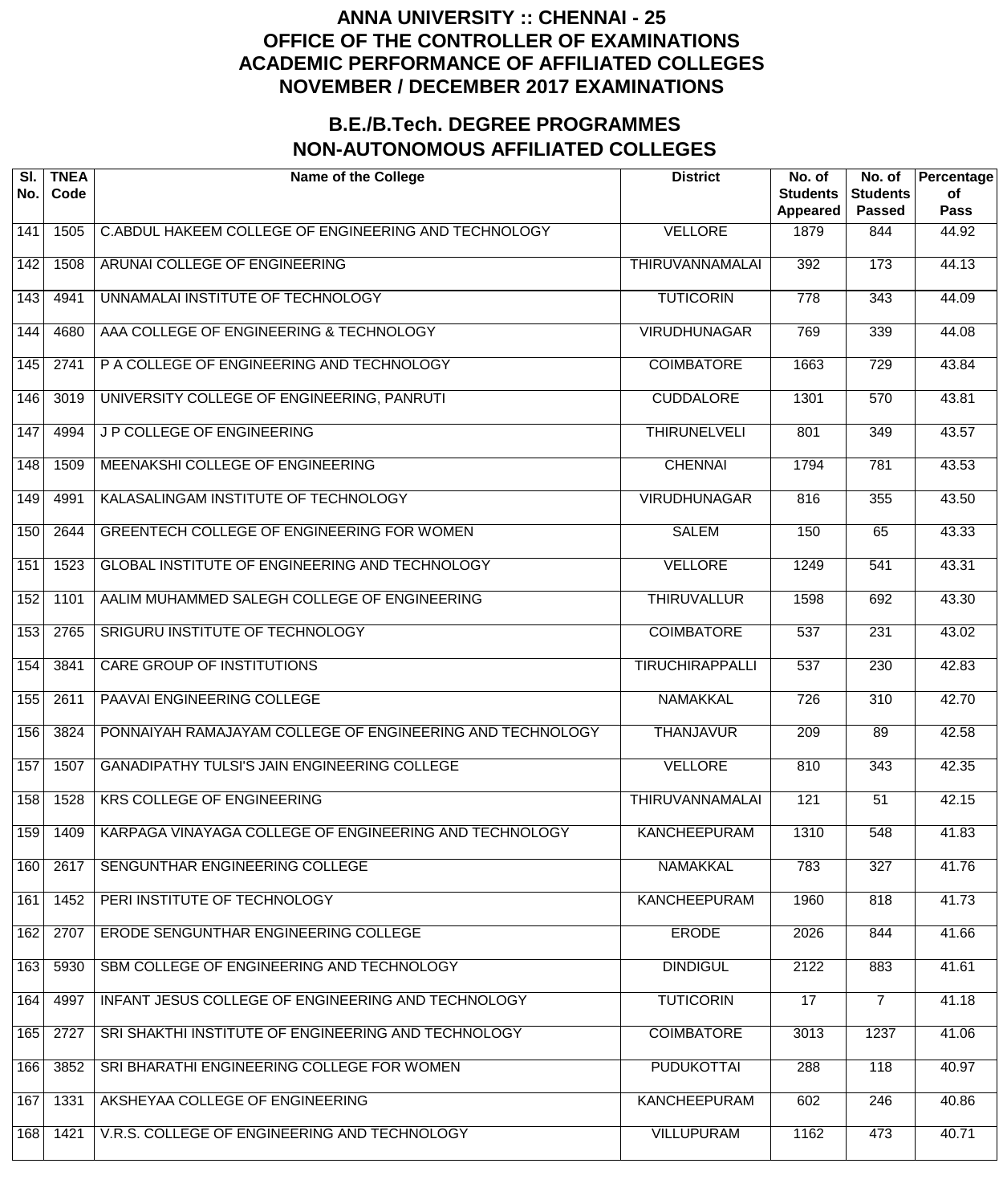| SI.<br>No.        | <b>TNEA</b><br>Code | <b>Name of the College</b>                                                        | <b>District</b>        | No. of<br><b>Students</b><br>Appeared | No. of<br><b>Students</b><br><b>Passed</b> | Percentage<br>of<br>Pass |
|-------------------|---------------------|-----------------------------------------------------------------------------------|------------------------|---------------------------------------|--------------------------------------------|--------------------------|
| 169               | 2757                | TEJAA SHAKTHI INSTITUTE OF TECHNOLOGY FOR WOMEN                                   | <b>COIMBATORE</b>      | 349                                   | 142                                        | 40.69                    |
| 170               | 2640                | JAYALAKSHMI INSTITUTE OF TECHNOLOGY                                               | <b>DHARMAPURI</b>      | 1884                                  | 764                                        | 40.55                    |
| 171               | 1242                | SREE SASTHA COLLEGE OF ENGINEERING                                                | <b>THIRUVALLUR</b>     | 328                                   | 133                                        | 40.55                    |
| 172               | 1206                | JEPPIAAR MAAMALLAN ENGINEERING COLLEGE                                            | <b>KANCHEEPURAM</b>    | 1841                                  | 744                                        | 40.41                    |
| 173               | 2355                | CHERAN COLLEGE OF ENGINEERING                                                     | <b>KARUR</b>           | 600                                   | $\overline{242}$                           | 40.33                    |
| 174               | 4957                | JAYARAJ ANNAPACKIAM CSI COLLEGE OF ENGINEERING                                    | <b>TUTICORIN</b>       | 856                                   | 343                                        | 40.07                    |
| $\frac{175}{175}$ | 3795                | TRP ENGINEERING COLLEGE                                                           | <b>TIRUCHIRAPPALLI</b> | 1590                                  | 637                                        | 40.06                    |
| 176               | 2653                | KNOWLEDGE INSTITUTE OF TECHNOLOGY                                                 | <b>SALEM</b>           | 2615                                  | 1046                                       | 40.00                    |
| 177               | 2328                | KSR INSTITUTE FOR ENGINEERING AND TECHNOLOGY                                      | <b>NAMAKKAL</b>        | 1560                                  | 621                                        | 39.81                    |
| 178               | 2763                | AKSHAYA COLLEGE OF ENGINEERING & TECHNOLOGY                                       | <b>COIMBATORE</b>      | 1273                                  | 506                                        | 39.75                    |
| 179               | 5903                | K.L.N.COLLEGE OF INFORMATION TECHNOLOGY                                           | <b>SIVAGANGA</b>       | 1246                                  | 492                                        | 39.49                    |
| 180               | 2354                | POLLACHI INSTITUTE OF ENGINEERING AND TECHNOLOGY                                  | <b>COIMBATORE</b>      | 678                                   | 267                                        | 39.38                    |
| 181               | 2733                | ANGEL COLLEGE OF ENGINEERING AND TECHNOLOGY                                       | <b>TIRUPPUR</b>        | 901                                   | $\overline{352}$                           | 39.07                    |
| 182               | 2651                | JAY SHRIRAM GROUP OF INSTITUTIONS                                                 | <b>TIRUPPUR</b>        | 1354                                  | 525                                        | 38.77                    |
| 183               | 5921                | SYED AMMAL ENGINEERING COLLEGE                                                    | RAMANATHAPURAM         | $\overline{1282}$                     | 497                                        | 38.77                    |
| 184               | 3810                | MAM COLLEGE OF ENGINEERING                                                        | <b>TIRUCHIRAPPALLI</b> | 1267                                  | 491                                        | 38.75                    |
| 185               | 5533                | KARAIKUDI INSTITUTE OF TECHNOLOGY AND KARAIKUDI INSTITUTE OF<br><b>MANAGEMENT</b> | <b>SIVAGANGA</b>       | 527                                   | $\overline{204}$                           | 38.71                    |
| 186               | 2735                | <b>KARPAGAM INSTITUTE OF TECHNOLOGY</b>                                           | <b>COIMBATORE</b>      | 1190                                  | 459                                        | 38.57                    |
| 187               | 3905                | KINGS COLLEGE OF ENGINEERING                                                      | <b>PUDUKOTTAI</b>      | 1279                                  | 493                                        | 38.55                    |
| 188               | 2708                | HINDUSTHAN COLLEGE OF ENGINEERING AND TECHNOLOGY                                  | <b>COIMBATORE</b>      | 2511                                  | 963                                        | 38.35                    |
| 189               | 1510                | PRIYADARSHINI ENGINEERING COLLEGE                                                 | <b>VELLORE</b>         | 974                                   | 373                                        | 38.30                    |
| 190               | 5862                | R.V.S. EDUCATIONAL TRUST'S GROUP OF INSTITUTION                                   | <b>DINDIGUL</b>        | 822                                   | 313                                        | 38.08                    |
| 191               | 4996                | SRI VIDYA COLLEGE OF ENGINEERING & TECHNOLOGY                                     | <b>VIRUDHUNAGAR</b>    | 1079                                  | 410                                        | 38.00                    |
| 192               | 1525                | PODHIGAI COLLEGE OF ENGINEERING AND TECHNOLOGY                                    | <b>VELLORE</b>         | 348                                   | 131                                        | 37.64                    |
| 193               | 2725                | SRI RAMAKRISHNA INSTITUTE OF TECHNOLOGY                                           | <b>COIMBATORE</b>      | 1524                                  | 572                                        | 37.53                    |
| 194               | 1213                | S.K.R. ENGINEERING COLLEGE                                                        | <b>THIRUVALLUR</b>     | 1174                                  | 440                                        | 37.48                    |
| 195               | 3806                | E.G.S.PILLAY ENGINEERING COLLEGE                                                  | NAGAPATTINAM           | 1732                                  | 647                                        | 37.36                    |
| 196               | 2656                | ERODE BUILDER EDUCATIONAL TRUST'S GROUP OF INSTITUTIONS                           | <b>TIRUPPUR</b>        | 1282                                  | 478                                        | 37.29                    |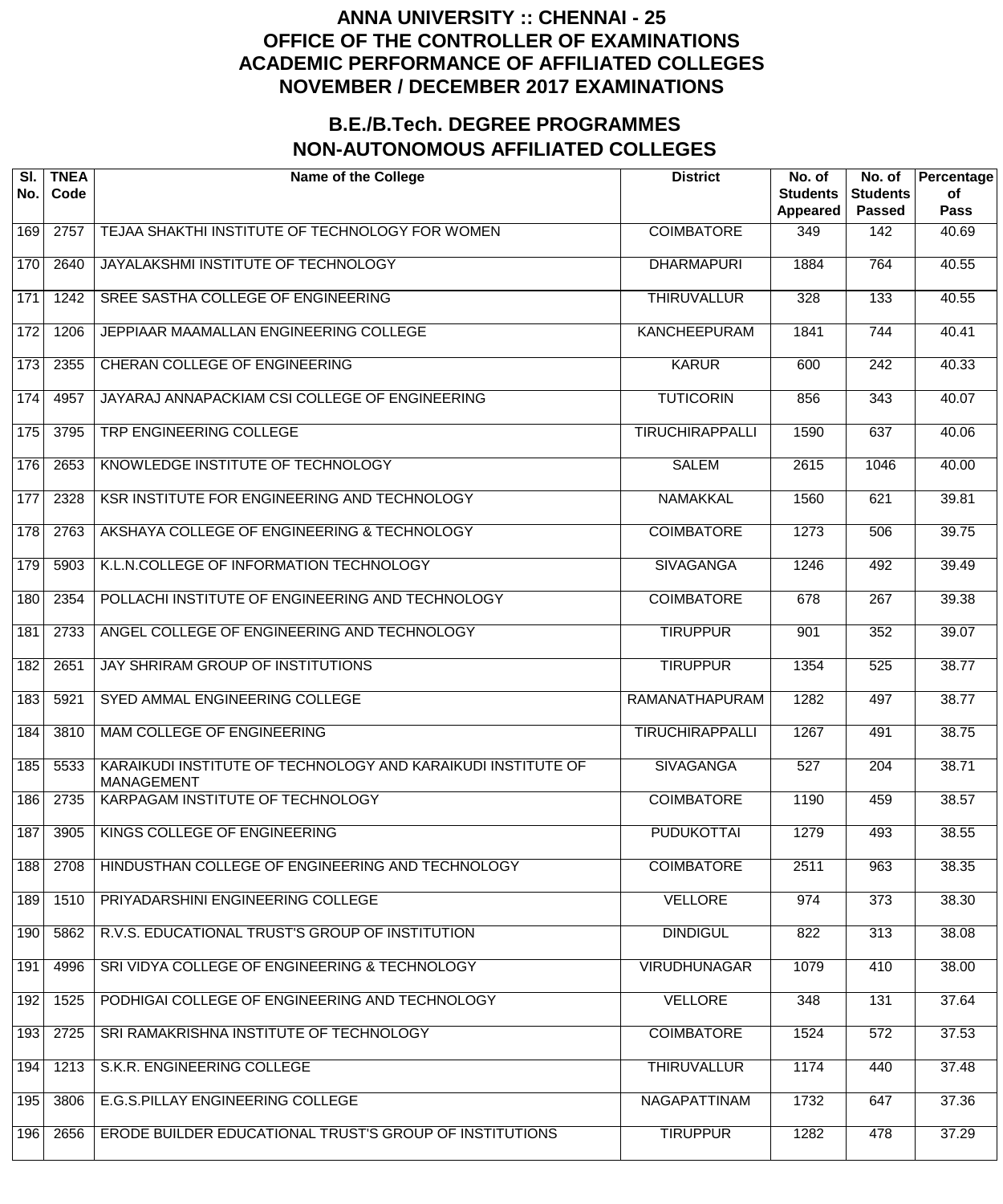| SI.<br>No.       | <b>TNEA</b><br>Code | <b>Name of the College</b>                                   | <b>District</b>        | No. of<br><b>Students</b><br><b>Appeared</b> | No. of<br><b>Students</b><br><b>Passed</b> | Percentage<br>of<br><b>Pass</b> |
|------------------|---------------------|--------------------------------------------------------------|------------------------|----------------------------------------------|--------------------------------------------|---------------------------------|
| 197              | 2731                | R V S COLLEGE OF ENGINEERING AND TECHNOLOGY                  | <b>COIMBATORE</b>      | 1042                                         | 387                                        | 37.14                           |
| 198              | 5913                | RATNAVEL SUBRAMANIAM COLLEGE OF ENGINEERING AND TECHNOLOGY   | <b>DINDIGUL</b>        | 910                                          | 338                                        | 37.14                           |
| 199              | 1407                | G.K.M. COLLEGE OF ENGINEERING AND TECHNOLOGY                 | <b>KANCHEEPURAM</b>    | 1410                                         | $\overline{522}$                           | 37.02                           |
| $\overline{200}$ | 1405                | DHANALAKSHMI COLLEGE OF ENGINEERING                          | <b>KANCHEEPURAM</b>    | 1708                                         | 631                                        | 36.94                           |
| 201              | 2752                | NANDHA COLLEGE OF TECHNOLOGY                                 | <b>ERODE</b>           | 1514                                         | $\overline{557}$                           | 36.79                           |
| $\overline{202}$ | 3454                | SRI RAMAKRISHNA COLLEGE OF ENGINEERING                       | <b>PERAMBALUR</b>      | 461                                          | 169                                        | 36.66                           |
| 203              | 1325                | ST. JOSEPH COLLEGE OF ENGINEERING                            | <b>KANCHEEPURAM</b>    | 1426                                         | $\overline{522}$                           | 36.61                           |
| $\overline{204}$ | 1102                | <b>BHAJARANG ENGINEERING COLLEGE</b>                         | <b>THIRUVALLUR</b>     | $\overline{82}$                              | $\overline{30}$                            | 36.59                           |
| 205              | 2367                | ARJUN COLLEGE OF TECHNOLOGY                                  | <b>COIMBATORE</b>      | $\overline{517}$                             | 189                                        | 36.56                           |
| $\overline{206}$ | 2626                | VIVEKANANDHA INSTITUTE OF ENGINEERING & TECHNOLOGY FOR WOMEN | <b>NAMAKKAL</b>        | $\overline{271}$                             | $\overline{99}$                            | 36.53                           |
| 207              | 5907                | MOHAMED SATHAK ENGINEERING COLLEGE                           | <b>RAMANATHAPURAM</b>  | 1653                                         | 601                                        | 36.36                           |
| $\overline{208}$ | 4949                | PSN INSTITUTE OF TECHNOLOGY AND SCIENCE                      | <b>THIRUNELVELI</b>    | 622                                          | $\overline{226}$                           | 36.33                           |
| 209              | 1427                | SRI KRISHNA ENGINEERING COLLEGE                              | <b>KANCHEEPURAM</b>    | 395                                          | $\overline{143}$                           | 36.20                           |
| $\overline{210}$ | 1127                | ST. PETER'S COLLEGE OF ENGINEERING AND TECHNOLOGY            | <b>THIRUVALLUR</b>     | 1569                                         | 565                                        | 36.01                           |
| 211              | 2762                | JANSONS INSTITUTE OF TECHNOLOGY                              | <b>COIMBATORE</b>      | 989                                          | 348                                        | 35.19                           |
| 212              | 2734                | S N S COLLEGE OF ENGINEERING                                 | <b>COIMBATORE</b>      | 1818                                         | 635                                        | 34.93                           |
| $\overline{213}$ | 3853                | SHIVANI COLLEGE OF ENGINEERING AND TECHNOLOGY                | <b>TIRUCHIRAPPALLI</b> | $\overline{209}$                             | $\overline{73}$                            | 34.93                           |
| $\overline{214}$ | 2747                | SHREE VENKATESHWARA HI-TECH ENGINEERING COLLEGE              | <b>ERODE</b>           | 1155                                         | 402                                        | 34.81                           |
| 215              | 5703                | CHRISTIAN COLLEGE OF ENGINEERING AND TECHNOLOGY              | <b>DINDIGUL</b>        | 1113                                         | 386                                        | 34.68                           |
| 216              | 4971                | ST.XAVIER'S CATHOLIC COLLEGE OF ENGINEERING                  | <b>KANYAKUMARI</b>     | 2039                                         | 706                                        | 34.62                           |
| 217              | 4993                | LOYOLA INSTITUTE OF TECHNOLOGY AND SCIENCE                   | <b>KANYAKUMARI</b>     | 1244                                         | 429                                        | 34.49                           |
| 218              | 2625                | THE KAVERY ENGINEERING COLLEGE                               | <b>SALEM</b>           | 1858                                         | 639                                        | 34.39                           |
| 219              | 1440                | <b>JAYA SURIYA ENGINEERING COLLEGE</b>                       | <b>THIRUVALLUR</b>     | 88                                           | $\overline{30}$                            | 34.09                           |
| 220              | 4946                | DMI ENGINEERING COLLEGE                                      | <b>KANYAKUMARI</b>     | 1216                                         | 411                                        | 33.80                           |
| 221              | 2750                | KALAIGNAR KARUNANIDHI INSTITUTE OF TECHNOLOGY                | <b>COIMBATORE</b>      | 1677                                         | 565                                        | 33.69                           |
| 222              | 5942                | ULTRA COLLEGE OF ENGINEERING AND TECHNOLOGY FOR WOMEN        | <b>MADURAI</b>         | 144                                          | 48                                         | 33.33                           |
| 223              | 2717                | SASURIE COLLEGE OF ENGINEERING                               | <b>TIRUPPUR</b>        | 1070                                         | 355                                        | 33.18                           |
| 224              | 3018                | UNIVERSITY COLLEGE OF ENGINEERING, THIRUKKUVALAI             | NAGAPATTINAM           | 927                                          | 307                                        | 33.12                           |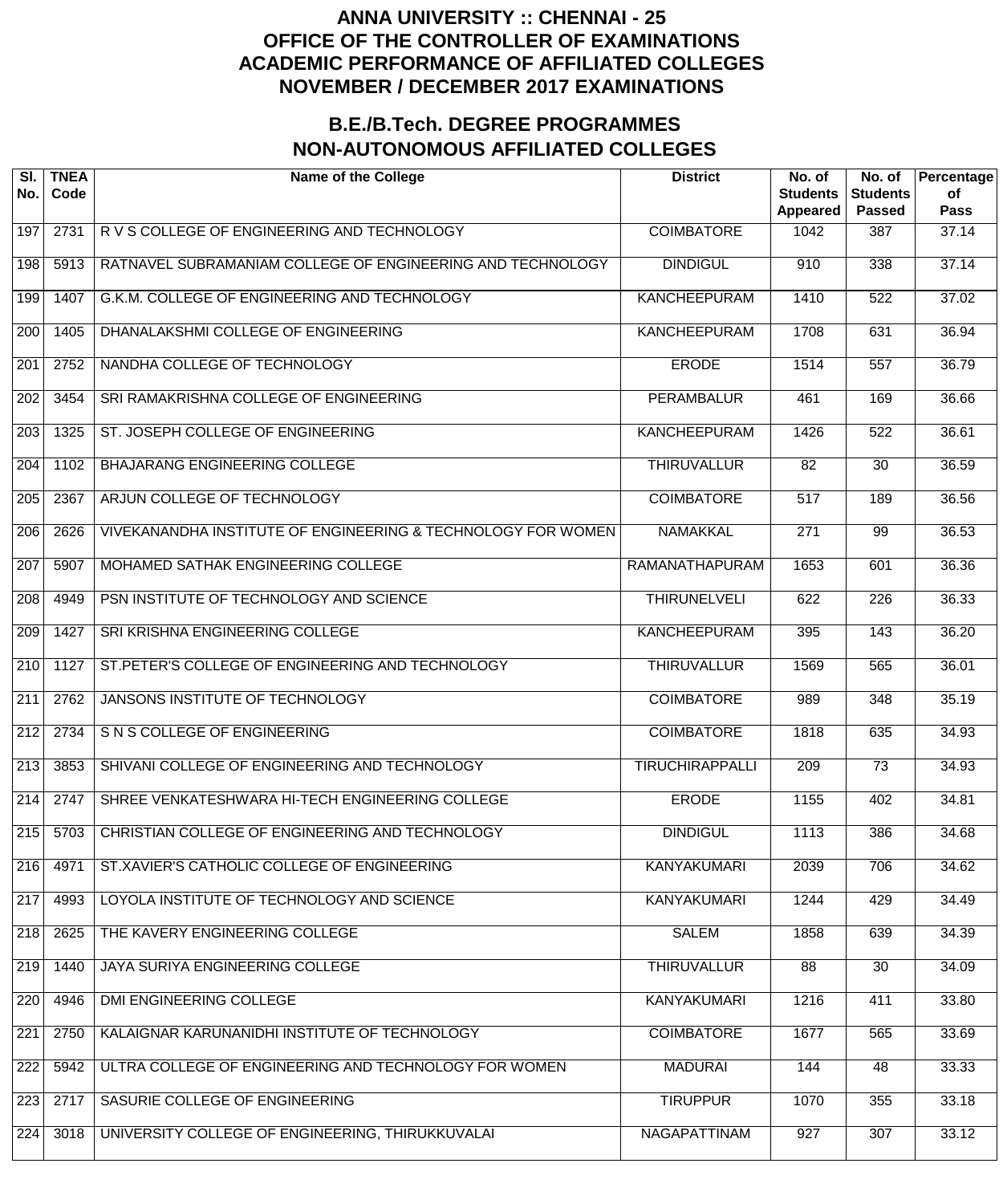| SI.<br>No.       | <b>TNEA</b><br>Code | <b>Name of the College</b>                                              | <b>District</b>        | No. of<br><b>Students</b><br>Appeared | No. of<br><b>Students</b><br><b>Passed</b> | Percentage<br>of<br><b>Pass</b> |
|------------------|---------------------|-------------------------------------------------------------------------|------------------------|---------------------------------------|--------------------------------------------|---------------------------------|
| 225              | 3850                | VETRI VINAYAHA COLLEGE OF ENGINEERING AND TECHNOLOGY                    | <b>TIRUCHIRAPPALLI</b> | 723                                   | 239                                        | 33.06                           |
| $\overline{226}$ | 4968                | SARDAR RAJA COLLEGE OF ENGINEERING                                      | <b>THIRUNELVELI</b>    | 909                                   | 299                                        | 32.89                           |
| $\overline{227}$ | 2738                | SASURIE ACADEMY OF ENGINEERING                                          | <b>COIMBATORE</b>      | 877                                   | 288                                        | 32.84                           |
| 228              | 1229                | INDIRA INSTITUTE OF ENGINEERING AND TECHNOLOGY                          | <b>THIRUVALLUR</b>     | $\overline{722}$                      | $\overline{237}$                           | 32.83                           |
| 229              | 2740                | HINDUSTHAN INSTITUTE OF TECHNOLOGY                                      | <b>COIMBATORE</b>      | 1664                                  | 546                                        | 32.81                           |
| 230              | 1441                | A K T MEMORIAL COLLEGE OF ENGINEERING AND TECHNOLOGY                    | <b>VILLUPURAM</b>      | 1219                                  | 400                                        | 32.81                           |
| 231              | 2683                | SHREENIVASA ENGINEERING COLLEGE                                         | <b>DHARMAPURI</b>      | 787                                   | $\overline{258}$                           | 32.78                           |
| 232              | 4669                | <b>THAMIRABHARANI ENGINEERING COLLEGE</b>                               | <b>THIRUNELVELI</b>    | 636                                   | $\overline{207}$                           | 32.55                           |
| 233              | 1234                | INDIRA GANDHI COLLEGE OF ENGINEERING AND TECHNOLOGY FOR<br><b>WOMEN</b> | <b>KANCHEEPURAM</b>    | $\overline{237}$                      | 77                                         | 32.49                           |
| 234              | 3410                | KRISHNASAMY COLLEGE OF ENGINEERING AND TECHNOLOGY                       | <b>CUDDALORE</b>       | 711                                   | $\overline{230}$                           | 32.35                           |
| 235              | 1221                | JAYA COLLEGE OF ENGINEERING AND TECHNOLOGY                              | <b>THIRUVALLUR</b>     | 220                                   | $\overline{71}$                            | 32.27                           |
| 236              | 3811                | M.I.E.T. ENGINEERING COLLEGE                                            | <b>TIRUCHIRAPPALLI</b> | 1935                                  | 623                                        | 32.20                           |
| 237              | 2655                | VKS COLLEGE OF ENGINEERING AND TECHNOLOGY                               | <b>KARUR</b>           | 280                                   | 90                                         | 32.14                           |
| 238              | 1209                | PALLAVAN COLLEGE OF ENGINEERING                                         | <b>KANCHEEPURAM</b>    | 604                                   | 194                                        | 32.12                           |
| 239              | 4672                | STELLA MARY'S COLLEGE OF ENGINEERING                                    | <b>KANYAKUMARI</b>     | $\overline{724}$                      | 232                                        | 32.04                           |
| 240              | 1202                | <b>D M I COLLEGE OF ENGINEERING</b>                                     | <b>KANCHEEPURAM</b>    | 1982                                  | 627                                        | 31.63                           |
| 241              | 2342                | SRI RANGANATHAR INSTITUTE OF ENGINEERING & TECHNOLOGY                   | <b>COIMBATORE</b>      | 788                                   | $\overline{249}$                           | 31.60                           |
| 242              | 2637                | <b>EXCEL COLLEGE OF TECHNOLOGY</b>                                      | <b>NAMAKKAL</b>        | 111                                   | $\overline{35}$                            | 31.53                           |
| 243              | 3860                | ST.ANNE'S COLLEGE OF ENGINEERING AND TECHNOLOGY                         | <b>CUDDALORE</b>       | 622                                   | 196                                        | 31.51                           |
| 244              | 3812                | MOOKAMBIGAI COLLEGE OF ENGINEERING                                      | <b>PUDUKOTTAI</b>      | 1987                                  | 626                                        | 31.50                           |
| 245              | 1420                | TAGORE ENGINEERING COLLEGE                                              | <b>KANCHEEPURAM</b>    | 1605                                  | 505                                        | 31.46                           |
| 246              | 1319                | THANGAVELU ENGINEERING COLLEGE                                          | <b>KANCHEEPURAM</b>    | 587                                   | 184                                        | 31.35                           |
| 247              | 3908                | MOUNT ZION COLLEGE OF ENGINEERING AND TECHNOLOGY                        | <b>PUDUKOTTAI</b>      | 1798                                  | 562                                        | 31.26                           |
| 248              | 1301                | MOHAMMED SATHAK A.J.COLLEGE OF ENGINEERING                              | <b>KANCHEEPURAM</b>    | 931                                   | 291                                        | 31.26                           |
| 249              | 3814                | P.R.ENGINEERING COLLEGE                                                 | <b>THANJAVUR</b>       | 451                                   | 141                                        | 31.26                           |
| 250              | 2636                | A V S ENGINEERING COLLEGE                                               | <b>SALEM</b>           | 2142                                  | 660                                        | 30.81                           |
| 251              | 2649                | KARUR COLLEGE OF ENGINEERING                                            | <b>KARUR</b>           | 300                                   | $\overline{92}$                            | 30.67                           |
| 252              | 2635                | CMS COLLEGE OF ENGINEERING                                              | <b>NAMAKKAL</b>        | 482                                   | 147                                        | 30.50                           |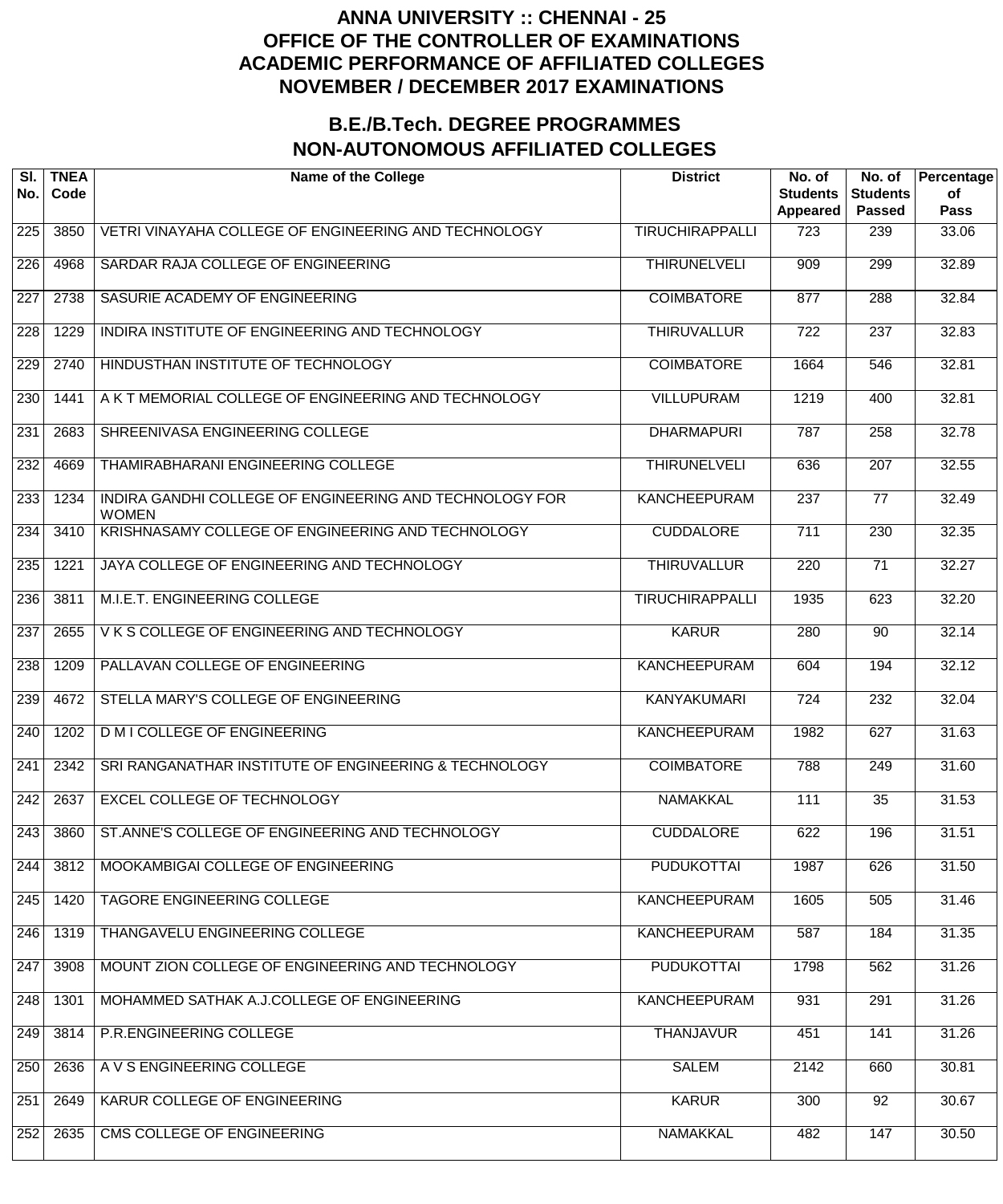| SI.<br>No.       | <b>TNEA</b><br>Code | <b>Name of the College</b>                                              | <b>District</b>        | No. of<br><b>Students</b><br>Appeared | No. of<br><b>Students</b><br><b>Passed</b> | Percentage<br>of<br><b>Pass</b> |
|------------------|---------------------|-------------------------------------------------------------------------|------------------------|---------------------------------------|--------------------------------------------|---------------------------------|
| 253              | 3021                | UNIVERSITY COLLEGE OF ENGINEERING, PATTUKKOTTAI                         | <b>THANJAVUR</b>       | 1019                                  | 309                                        | 30.32                           |
| 254              | 4976                | INFANT JESUS COLLEGE OF ENGINEERING                                     | <b>TUTICORIN</b>       | 665                                   | 199                                        | 29.92                           |
| 255              | 3808                | JAYARAM COLLEGE OF ENGINEERING AND TECHNOLOGY                           | <b>TIRUCHIRAPPALLI</b> | 853                                   | 254                                        | 29.78                           |
| 256              | 2776                | RVS TECHNICAL CAMPUS-COIMBATORE                                         | <b>COIMBATORE</b>      | 1435                                  | 427                                        | 29.76                           |
| 257              | 1434                | <b>SURYA GROUP OF INSTITUTIONS</b>                                      | <b>VILLUPURAM</b>      | 811                                   | $\overline{241}$                           | 29.72                           |
| 258              | 1455                | APOLLO PRIYADARSHANAM INSTITUTE OF TECHNOLOGY                           | <b>KANCHEEPURAM</b>    | 229                                   | 68                                         | 29.69                           |
| 259              | 4953                | CAPE INSTITUTE OF TECHNOLOGY                                            | <b>THIRUNELVELI</b>    | 1254                                  | $\overline{371}$                           | 29.59                           |
| 260              | 1428                | <b>E.S. ENGINEERING COLLEGE</b>                                         | <b>VILLUPURAM</b>      | $\frac{1}{385}$                       | $\overline{113}$                           | 29.35                           |
| 261              | 1116                | SRI VENKATESWARA COLLEGE OF ENGINEERING AND TECHNOLOGY                  | <b>THIRUVALLUR</b>     | 1097                                  | 321                                        | 29.26                           |
| 262              | 2664                | EXCEL COLLEGE OF ENGINEERING AND TECHNOLOGY                             | <b>NAMAKKAL</b>        | 1863                                  | 544                                        | 29.20                           |
| $\overline{263}$ | 2751                | KGISL INSTITUTE OF TECHNOLOGY                                           | <b>COIMBATORE</b>      | 1368                                  | 399                                        | 29.17                           |
| 264              | 1212                | RAJIV GANDHI COLLEGE OF ENGINEERING                                     | <b>KANCHEEPURAM</b>    | 1199                                  | 349                                        | 29.11                           |
| 265              | 1444                | CHENDU COLLEGE OF ENGINEERING AND TECHNOLOGY                            | <b>KANCHEEPURAM</b>    | 437                                   | 127                                        | 29.06                           |
| 266              | 1333                | VI INSTITUTE OF TECHNOLOGY                                              | <b>KANCHEEPURAM</b>    | 533                                   | 153                                        | 28.71                           |
| 267              | 2704                | COIMBATORE INSTITUTE OF ENGINEERING AND TECHNOLOGY                      | <b>COIMBATORE</b>      | 1415                                  | 406                                        | 28.69                           |
| 268              | 4931                | <b>CHANDY COLLEGE OF ENGINEERING</b>                                    | <b>TUTICORIN</b>       | 601                                   | 172                                        | 28.62                           |
| 269              | 1503                | ARULMIGU MEENAKSHI AMMAN COLLEGE OF ENGINEERING                         | <b>THIRUVANNAMALAI</b> | 315                                   | $\overline{90}$                            | 28.57                           |
| 270              | 2761                | UNITED INSTITUTE OF TECHNOLOGY                                          | <b>COIMBATORE</b>      | 1530                                  | 437                                        | 28.56                           |
| 271              | 4928                | MAR EPHRAEM COLLEGE OF ENGINEERING AND TECHNOLOGY                       | <b>KANYAKUMARI</b>     | 1436                                  | 408                                        | 28.41                           |
| 272              | 1417                | SHRI ANDAL ALAGAR COLLEGE OF ENGINEERING                                | <b>KANCHEEPURAM</b>    | 700                                   | 197                                        | 28.14                           |
| 273              | 5902                | BHARATH NIKETAN ENGINEERING COLLEGE                                     | <b>THENI</b>           | 1007                                  | 283                                        | 28.10                           |
| 274              | 4966                | PET ENGINEERING COLLEGE                                                 | <b>THIRUNELVELI</b>    | 1058                                  | 296                                        | 27.98                           |
| 275              | 2769                | J C T COLLEGE OF ENGINEERING AND TECHNOLOGY                             | <b>COIMBATORE</b>      | 1960                                  | 548                                        | 27.96                           |
| 276              | 1225                | LOYOLA INSTITUTE OF TECHNOLOGY                                          | <b>KANCHEEPURAM</b>    | 1540                                  | 430                                        | 27.92                           |
| 277              | 2744                | ADITHYA INSTITUTE OF TECHNOLOGY                                         | <b>COIMBATORE</b>      | 1071                                  | 299                                        | 27.92                           |
| 278              | 1243                | MADHA INSTITUTE OF ENGINEERING AND TECHNOLOGY                           | <b>KANCHEEPURAM</b>    | 226                                   | 63                                         | 27.88                           |
| 279              | 1322                | DHANALAKSHMI SRINIVASAN COLLEGE OF ENGINEERING AND<br><b>TECHNOLOGY</b> | <b>KANCHEEPURAM</b>    | 1807                                  | 502                                        | 27.78                           |
| 280              | 1406                | DR. PAUL'S ENGINEERING COLLEGE                                          | <b>VILLUPURAM</b>      | 852                                   | 235                                        | 27.58                           |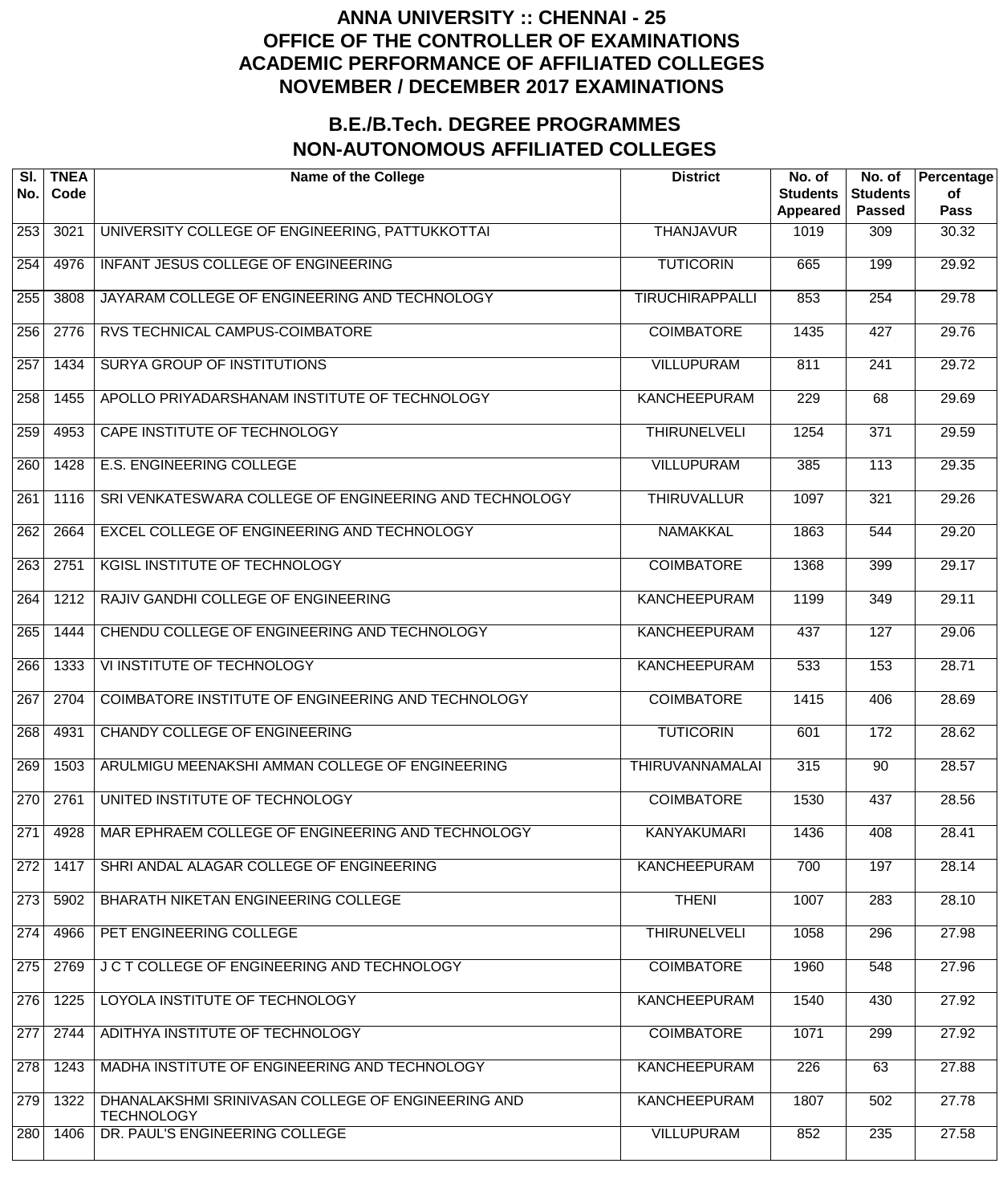| SI.<br>No.       | <b>TNEA</b><br>Code | <b>Name of the College</b>                                    | <b>District</b>        | No. of<br><b>Students</b><br>Appeared | No. of<br><b>Students</b><br><b>Passed</b> | Percentage<br>of<br><b>Pass</b> |
|------------------|---------------------|---------------------------------------------------------------|------------------------|---------------------------------------|--------------------------------------------|---------------------------------|
| 281              | 3844                | SHIVANI ENGINEERING COLLEGE                                   | <b>TIRUCHIRAPPALLI</b> | 861                                   | 236                                        | 27.41                           |
| 282              | 2661                | VIVEKANANDHA COLLEGE OF TECHNOLOGY FOR WOMEN                  | <b>NAMAKKAL</b>        | 1626                                  | 442                                        | 27.18                           |
| 283              | 3807                | J.J.COLLEGE OF ENGINEERING AND TECHNOLOGY                     | <b>TIRUCHIRAPPALLI</b> | 1505                                  | 407                                        | 27.04                           |
| 284              | 5720                | SRI SUBRAMANYA COLLEGE OF ENGINEERING AND TECHNOLOGY          | <b>DINDIGUL</b>        | 781                                   | $\overline{211}$                           | 27.02                           |
| 285              | 3813                | OXFORD ENGINEERING COLLEGE                                    | <b>TIRUCHIRAPPALLI</b> | 871                                   | 235                                        | 26.98                           |
| 286              | 3456                | K.S.K. COLLEGE OF ENGINEERING AND TECHNOLOGY                  | <b>THANJAVUR</b>       | 665                                   | $\overline{178}$                           | 26.77                           |
| 287              | 2729                | NEHRU INSTITUTE OF ENGINEERING AND TECHNOLOGY                 | <b>COIMBATORE</b>      | 1660                                  | 441                                        | 26.57                           |
| 288              | 2614                | S.S.M. COLLEGE OF ENGINEERING                                 | <b>NAMAKKAL</b>        | 1288                                  | 342                                        | 26.55                           |
| 289              | 2628                | PAAVAI COLLEGE OF ENGINEERING                                 | <b>NAMAKKAL</b>        | 1607                                  | 424                                        | 26.38                           |
| 290              | 2716                | PARK COLLEGE OF ENGINEERING AND TECHNOLOGY                    | <b>COIMBATORE</b>      | 1674                                  | 441                                        | 26.34                           |
| 291              | 5532                | <b>VAIGAI COLLEGE OF ENGINEERING</b>                          | <b>MADURAI</b>         | 240                                   | 63                                         | 26.25                           |
| 292              | 4956                | JAYAMATHA ENGINEERING COLLEGE                                 | <b>KANYAKUMARI</b>     | 130                                   | $\overline{34}$                            | 26.15                           |
| 293              | 3925                | M.A.R. COLLEGE OF ENGINEERING AND TECHNOLOGY                  | <b>PUDUKOTTAI</b>      | 939                                   | 244                                        | 25.99                           |
| $\overline{294}$ | 2641                | VARUVAN VADIVELAN INSTITUTE OF TECHNOLOGY                     | <b>DHARMAPURI</b>      | 1113                                  | 289                                        | 25.97                           |
| 295              | 2772                | C M S COLLEGE OF ENGINEERING AND TECHNOLOGY                   | <b>COIMBATORE</b>      | 682                                   | 177                                        | 25.95                           |
| 296              | 1235                | J E I MATHAAJEE COLLEGE OF ENGINEERING                        | <b>KANCHEEPURAM</b>    | 315                                   | 81                                         | 25.71                           |
| 297              | 3859                | SEMBODAI RUKMANI VARATHARAJAN ENGINEERING COLLEGE             | <b>NAGAPATTINAM</b>    | 366                                   | 94                                         | 25.68                           |
| 298              | 2650                | CHRIST THE KING ENGINEERING COLLEGE                           | <b>COIMBATORE</b>      | 504                                   | 127                                        | 25.20                           |
| 299              | 1447                | JAWAHAR ENGINEERING COLLEGE                                   | <b>CHENNAI</b>         | 254                                   | 64                                         | 25.20                           |
| 300              | 2358                | <b>SCAD INSTITUTE OF TECHNOLOGY</b>                           | <b>TIRUPPUR</b>        | 491                                   | $\overline{123}$                           | 25.05                           |
| 301              | 1208                | KANCHI PALLAVAN ENGINEERING COLLEGE                           | <b>KANCHEEPURAM</b>    | 232                                   | 58                                         | 25.00                           |
| 302              | 3926                | CHENDHURAN COLLEGE OF ENGINEERING AND TECHNOLOGY              | <b>PUDUKOTTAI</b>      | 814                                   | $\overline{203}$                           | 24.94                           |
| 303              | 2643                | BHARATHIYAR INSTITUTE OF ENGINEERING FOR WOMEN                | <b>SALEM</b>           | 1050                                  | 261                                        | 24.86                           |
| 304              | 3825                | ST.JOSEPH'S COLLEGE OF ENGINEERING AND TECHNOLOGY             | <b>THANJAVUR</b>       | 1176                                  | 289                                        | 24.57                           |
| 305              | 2673                | SREE SAKTHI ENGINEERING COLLEGE                               | <b>COIMBATORE</b>      | 1100                                  | 270                                        | 24.55                           |
| 306              | 1431                | NEW PRINCE SHRI BHAVANI COLLEGE OF ENGINEERING AND TECHNOLOGY | <b>KANCHEEPURAM</b>    | 654                                   | 160                                        | 24.46                           |
| 307              | 1522                | S.K.P. INSTITUTE OF TECHNOLOGY                                | THIRUVANNAMALAI        | 45                                    | $\overline{11}$                            | 24.44                           |
| 308              | 3823                | SRINIVASAN ENGINEERING COLLEGE                                | <b>PERAMBALUR</b>      | 897                                   | 219                                        | 24.41                           |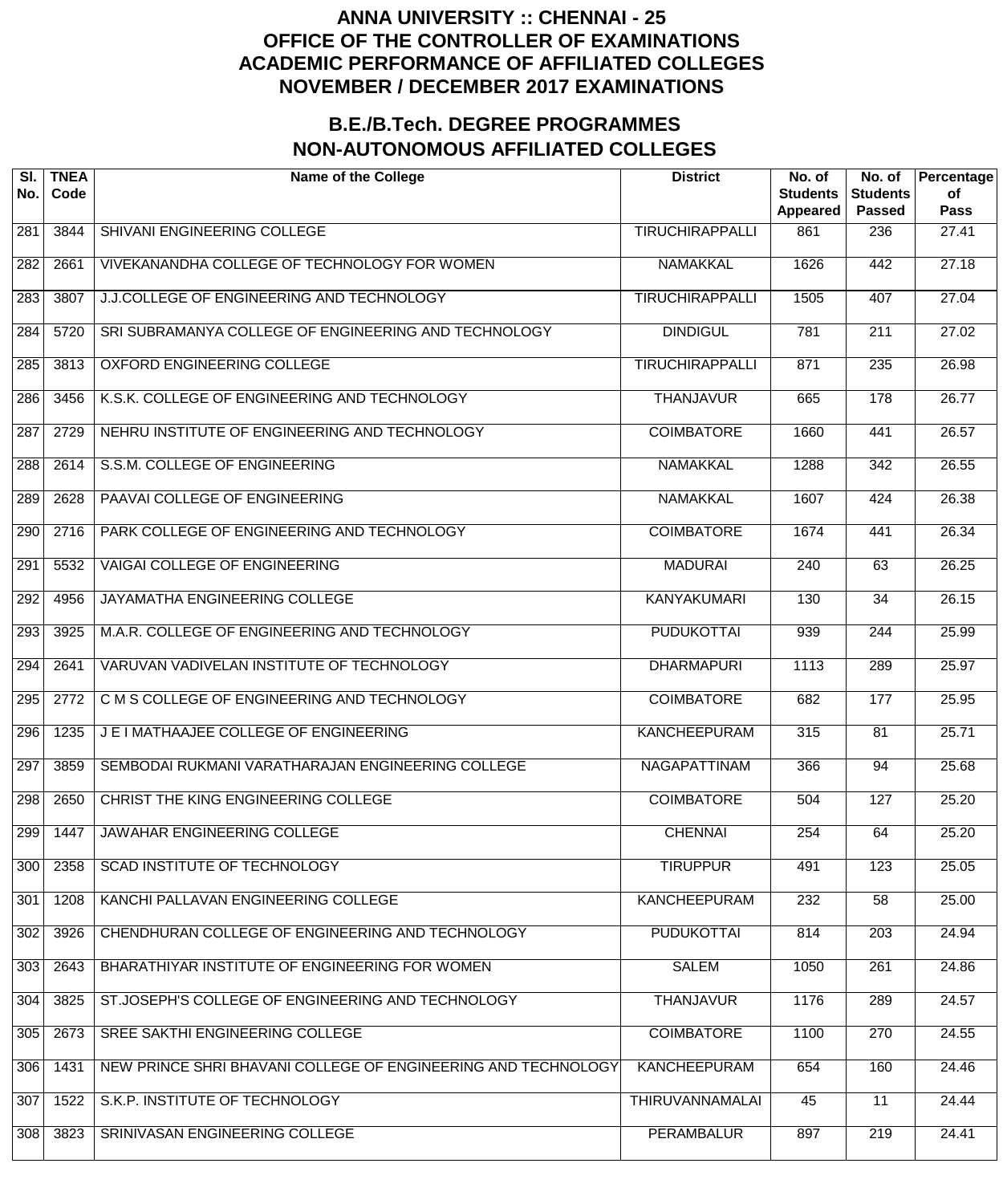| SI.<br>No.       | <b>TNEA</b><br>Code | <b>Name of the College</b>                            | <b>District</b>        | No. of<br><b>Students</b><br>Appeared | No. of<br><b>Students</b><br><b>Passed</b> | Percentage<br>of<br><b>Pass</b> |
|------------------|---------------------|-------------------------------------------------------|------------------------|---------------------------------------|--------------------------------------------|---------------------------------|
| 309              | 2705                | CSI COLLEGE OF ENGINEERING                            | <b>THE NILGIRIS</b>    | 1086                                  | 265                                        | 24.40                           |
| $\overline{310}$ | 2745                | KATHIR COLLEGE OF ENGINEERING                         | <b>COIMBATORE</b>      | 963                                   | $\overline{235}$                           | 24.40                           |
| $\overline{311}$ | 2713                | M.P. NACHIMUTHU M. JAGANATHAN ENGINEERING COLLEGE     | <b>ERODE</b>           | 1612                                  | 393                                        | 24.38                           |
| $\overline{312}$ | 1439                | S.R.I COLLEGE OF ENGINEERING AND TECHNOLOGY           | <b>THIRUVANNAMALAI</b> | 291                                   | $\overline{70}$                            | 24.05                           |
| $\overline{313}$ | 2732                | <b>INFO INSTITUTE OF ENGINEERING</b>                  | <b>COIMBATORE</b>      | 1069                                  | $\overline{256}$                           | 23.95                           |
| 314              | 2721                | TAMILNADU COLLEGE OF ENGINEERING                      | <b>COIMBATORE</b>      | 1251                                  | 299                                        | 23.90                           |
| 315              | 3016                | UNIVERSITY COLLEGE OF ENGINEERING, ARIYALUR           | <b>ARIYALUR</b>        | 947                                   | 223                                        | 23.55                           |
| 316              | 1150                | SRI JAYARAM INSTITUTE OF ENGINEERING AND TECHNOLOGY   | <b>THIRUVALLUR</b>     | $\overline{272}$                      | 64                                         | 23.53                           |
| $\overline{317}$ | 1157                | SHRI SITHESWARAR ENGINEERING COLLEGE                  | <b>VELLORE</b>         | 68                                    | $\overline{16}$                            | 23.53                           |
| 318              | 4938                | SIVAJI COLLEGE OF ENGINEERING AND TECHNOLOGY          | <b>KANYAKUMARI</b>     | 422                                   | $\overline{99}$                            | 23.46                           |
| 319              | 2714                | MAHARAJA ENGINEERING COLLEGE                          | <b>TIRUPPUR</b>        | 454                                   | 106                                        | 23.35                           |
| 320              | 4675                | UNIVERSAL COLLEGE OF ENGINEERING AND TECHNOLOGY       | <b>THIRUNELVELI</b>    | 671                                   | 156                                        | 23.25                           |
| 321              | 3821                | A.R.J. COLLEGE OF ENGINEERING AND TECHNOLOGY          | <b>THIRUVARUR</b>      | 422                                   | $\overline{98}$                            | 23.22                           |
| $\overline{322}$ | 1125                | PMR ENGINEERING COLLEGE                               | <b>THIRUVALLUR</b>     | 69                                    | $\overline{16}$                            | 23.19                           |
| 323              | 4989                | PSN ENGINEERING COLLEGE                               | <b>THIRUNELVELI</b>    | 762                                   | 176                                        | 23.10                           |
| 324              | 4961                | NATIONAL COLLEGE OF ENGINEERING                       | <b>THIRUNELVELI</b>    | 750                                   | 173                                        | 23.07                           |
| 325              | 4670                | ROHINI COLLEGE OF ENGINEERING & TECHNOLOGY            | <b>KANYAKUMARI</b>     | 1863                                  | 426                                        | 22.87                           |
| 326              | 2753                | PPG INSTITUTE OF TECHNOLOGY                           | <b>COIMBATORE</b>      | 770                                   | 175                                        | 22.73                           |
| 327              | 3403                | <b>MAHALAKSHMI ENGINEERING COLLEGE</b>                | <b>TIRUCHIRAPPALLI</b> | 159                                   | $\overline{36}$                            | 22.64                           |
| 328              | 1413                | SRI VENKATESWARAA COLLEGE OF TECHNOLOGY               | <b>KANCHEEPURAM</b>    | 240                                   | $\overline{54}$                            | 22.50                           |
| 329              | 3918                | SHANMUGANATHAN ENGINEERING COLLEGE                    | <b>PUDUKOTTAI</b>      | 918                                   | $\overline{206}$                           | 22.44                           |
| 330              | 5017                | UNIVERSITY COLLEGE OF ENGINEERING, RAMANATHAPURAM     | RAMANATHAPURAM         | 996                                   | 223                                        | 22.39                           |
| 331              | 3459                | DHANALAKSHMI SRINIVASAN INSTITUTE OF TECHNOLOGY       | <b>TIRUCHIRAPPALLI</b> | 1224                                  | $\overline{272}$                           | 22.22                           |
| 332              | 1107                | JAYA INSTITUTE OF TECHNOLOGY                          | <b>THIRUVALLUR</b>     | 117                                   | $\overline{26}$                            | 22.22                           |
| 333              | 3920                | SUDHARSAN ENGINEERING COLLEGE                         | <b>PUDUKOTTAI</b>      | 807                                   | 179                                        | 22.18                           |
| 334              | 2647                | J.K.K. NATARAJA COLLEGE OF ENGINEERING AND TECHNOLOGY | <b>NAMAKKAL</b>        | 908                                   | 200                                        | 22.03                           |
| 335              | 2627                | SELVAM COLLEGE OF TECHNOLOGY                          | <b>NAMAKKAL</b>        | 1557                                  | 342                                        | 21.97                           |
| 336              | 2624                | GNANAMANI COLLEGE OF TECHNOLOGY                       | <b>NAMAKKAL</b>        | 2555                                  | 558                                        | 21.84                           |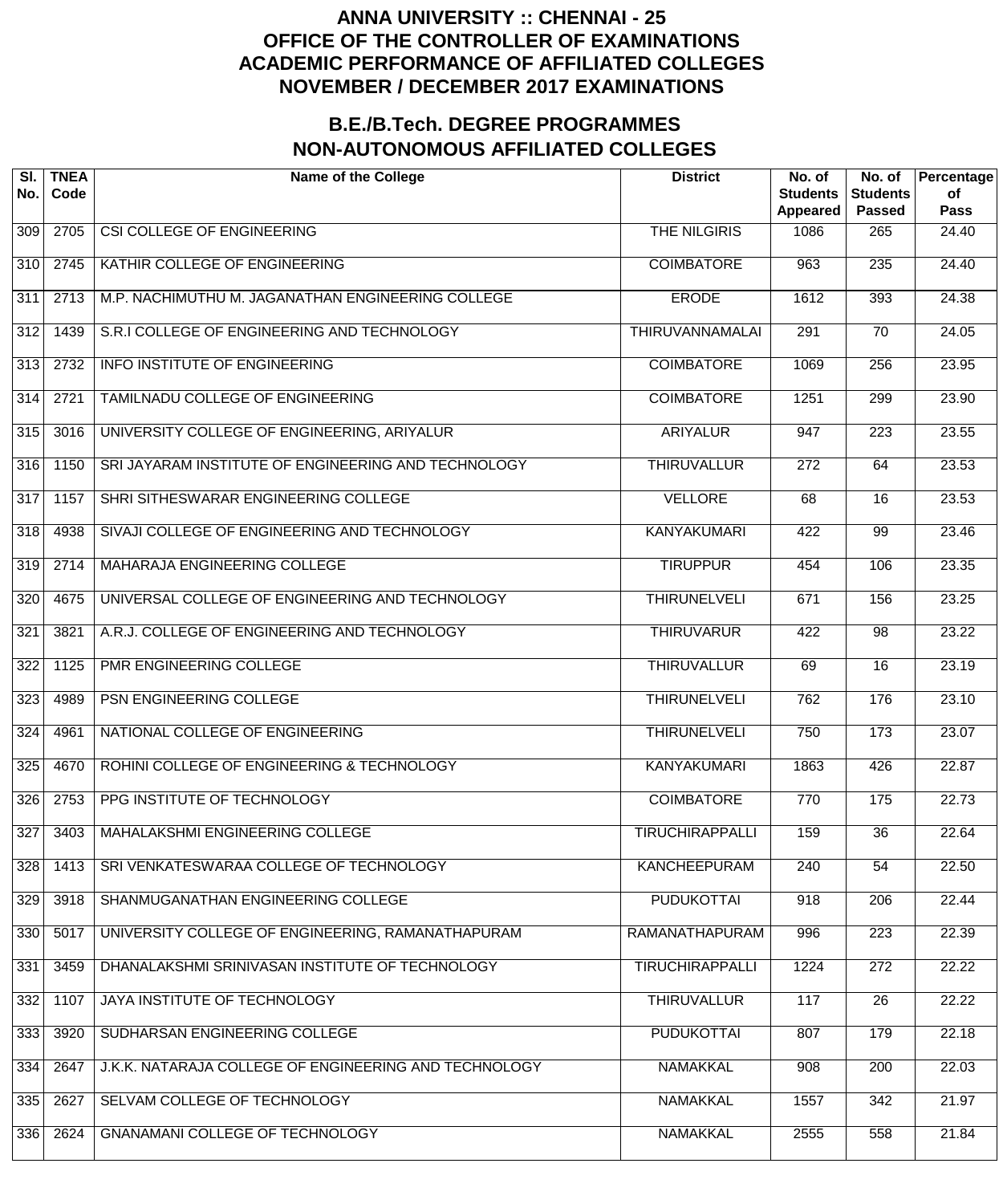| SI.<br>No.       | <b>TNEA</b><br>Code | <b>Name of the College</b>                                                     | <b>District</b>        | No. of<br><b>Students</b><br>Appeared | No. of<br><b>Students</b><br><b>Passed</b> | Percentage<br>of<br><b>Pass</b> |
|------------------|---------------------|--------------------------------------------------------------------------------|------------------------|---------------------------------------|--------------------------------------------|---------------------------------|
| 337              | 2610                | MUTHAYAMMAL ENGINEERING COLLEGE                                                | <b>NAMAKKAL</b>        | 1261                                  | 275                                        | 21.81                           |
| 338              | 3458                | DHANALAKSHMI SRINIVASAN INSTITUTE OF RESEARCH AND TECHNOLOGY                   | <b>PERAMBALUR</b>      | 397                                   | 86                                         | 21.66                           |
| 339              | 2652                | AL-AMEEN ENGINEERING COLLEGE                                                   | <b>ERODE</b>           | 1118                                  | 240                                        | 21.47                           |
| 340              | 4967                | S.VEERASAMY CHETTIAR COLLEGE OF ENGINEERING AND TECHNOLOGY                     | <b>THIRUNELVELI</b>    | $\overline{787}$                      | 169                                        | 21.47                           |
| 341              | 2606                | JAYAM COLLEGE OF ENGINEERING AND TECHNOLOGY                                    | <b>DHARMAPURI</b>      | 1127                                  | 239                                        | 21.21                           |
| 342              | 3815                | PAVENDAR BHARATHIDASAN COLLEGE OF ENGINEERING AND<br><b>TECHNOLOGY</b>         | <b>TIRUCHIRAPPALLI</b> | 670                                   | 142                                        | 21.19                           |
| 343              | 2347                | A V S COLLEGE OF TECHNOLOGY                                                    | <b>SALEM</b>           | 1210                                  | $\overline{256}$                           | 21.16                           |
| $\overline{344}$ | 4970                | SREE SOWDAMBIKA COLLEGE OF ENGINEERING                                         | <b>VIRUDHUNAGAR</b>    | 828                                   | $\overline{174}$                           | 21.01                           |
| 345              | 1123                | GOJAN SCHOOL OF BUSINESS AND TECHNOLOGY                                        | <b>THIRUVALLUR</b>     | 885                                   | 184                                        | 20.79                           |
| 346              | 1214                | SAKTHI MARIAMMAN ENGINEERING COLLEGE                                           | <b>KANCHEEPURAM</b>    | 280                                   | 58                                         | 20.71                           |
| 347              | 2768                | PARK COLLEGE OF TECHNOLOGY                                                     | <b>COIMBATORE</b>      | 566                                   | 117                                        | 20.67                           |
| $\overline{348}$ | 4975                | DR.G.U.POPE COLLEGE OF ENGINEERING                                             | <b>TUTICORIN</b>       | 388                                   | 80                                         | 20.62                           |
| $\overline{349}$ | 1518                | THIRUVALLUVAR COLLEGE OF ENGINEERING AND TECHNOLOGY                            | <b>THIRUVANNAMALAI</b> | 1347                                  | 276                                        | 20.49                           |
| 350              | 3782                | OAS INSTITUTE OF TECHNOLOGY AND MANAGEMENT GROUP OF<br><b>INSTITUTIONS</b>     | <b>TIRUCHIRAPPALLI</b> | $\overline{215}$                      | 44                                         | 20.47                           |
| 351              | 4982                | VINS CHRISTIAN COLLEGE OF ENGINEERING                                          | <b>KANYAKUMARI</b>     | 1121                                  | $\overline{227}$                           | 20.25                           |
| 352              | 3809                | KURINJI COLLEGE OF ENGINEERING AND TECHNOLOGY                                  | <b>TIRUCHIRAPPALLI</b> | 309                                   | 62                                         | 20.06                           |
| 353              | 4987                | JAMES COLLEGE OF ENGINEERING AND TECHNOLOGY                                    | <b>KANYAKUMARI</b>     | 684                                   | 137                                        | 20.03                           |
| 354              | 4685                | NARAYANAGURU SIDDHARTHA COLLEGE OF ENGINEERING                                 | <b>KANYAKUMARI</b>     | 175                                   | $\overline{35}$                            | 20.00                           |
| 355              | 1430                | <b>MAHA BARATHI ENGINEERING COLLEGE</b>                                        | <b>VILLUPURAM</b>      | 1636                                  | 326                                        | 19.93                           |
| 356              | 3817                | ROEVER ENGINEERING COLLEGE                                                     | <b>PERAMBALUR</b>      | 1062                                  | 211                                        | 19.87                           |
| 357              | 2314                | MUTHAYAMMAL COLLEGE OF ENGINEERING                                             | <b>NAMAKKAL</b>        | 942                                   | 187                                        | 19.85                           |
| 358              | 1418                | SRI LAKSHMI AMMAL ENGINEERING COLLEGE                                          | <b>KANCHEEPURAM</b>    | 541                                   | 107                                        | 19.78                           |
| 359              | 1513                | SRI BALAJI CHOCKALINGAM ENGINEERING COLLEGE                                    | <b>THIRUVANNAMALAI</b> | 729                                   | 144                                        | 19.75                           |
| 360              | 2638                | MAHENDRA ENGINEERING COLLEGE FOR WOMEN                                         | <b>NAMAKKAL</b>        | 874                                   | 172                                        | 19.68                           |
| 361              | 1226                | P.T. LEE CHENGALVARAYA NAICKER COLLEGE OF ENGINEERING AND<br><b>TECHNOLOGY</b> | <b>KANCHEEPURAM</b>    | 427                                   | 84                                         | 19.67                           |
| 362              | 5919                | ST.MICHAEL COLLEGE OF ENGINEERING & TECHNOLOGY                                 | <b>SIVAGANGA</b>       | 516                                   | 101                                        | 19.57                           |
| 363              | 1517                | THIRUMALAI ENGINEERING COLLEGE                                                 | <b>KANCHEEPURAM</b>    | 389                                   | 76                                         | 19.54                           |
| 364              | 3847                | ROEVER COLLEGE OF ENGINEERING AND TECHNOLOGY                                   | <b>PERAMBALUR</b>      | 459                                   | 89                                         | 19.39                           |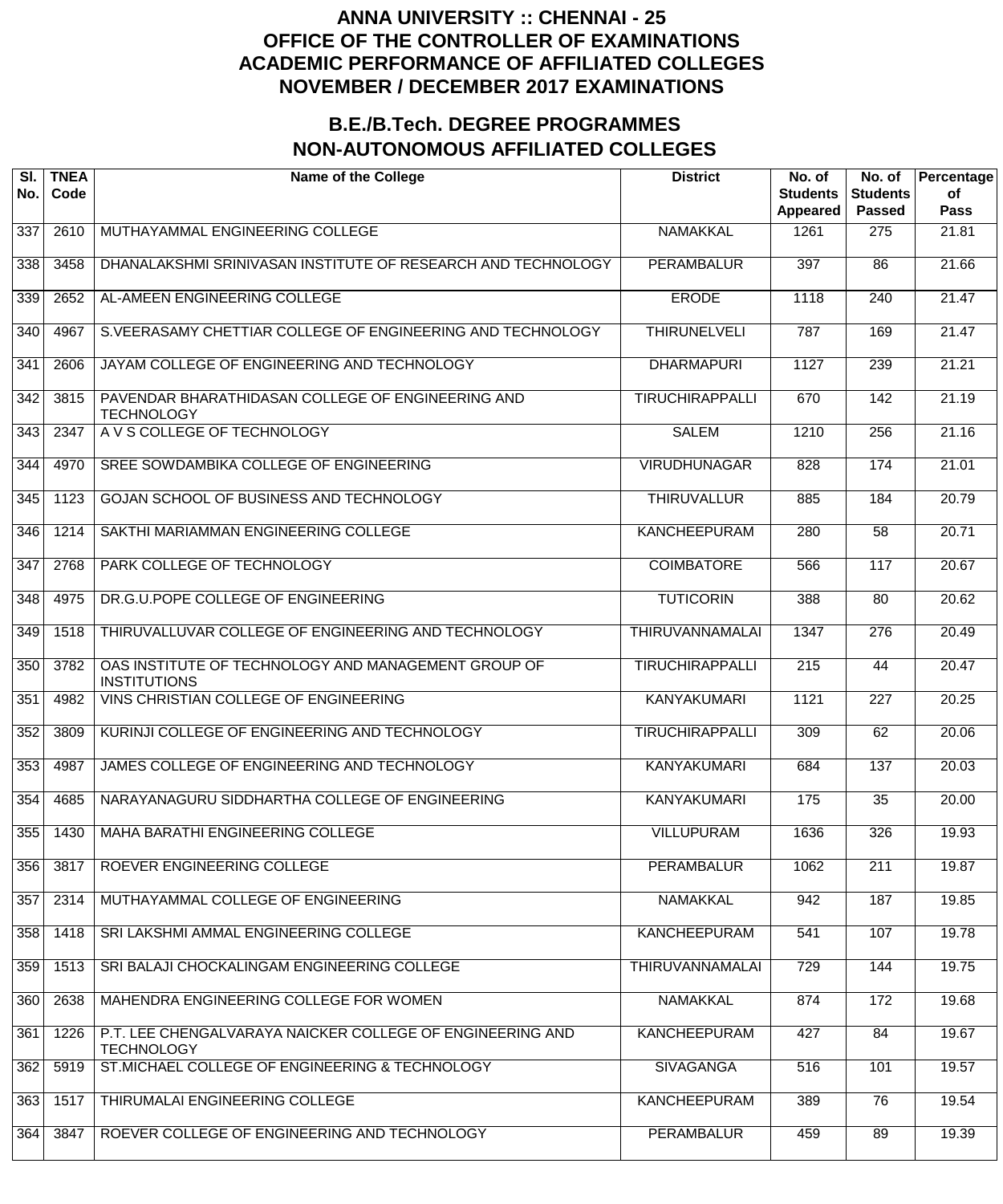| SI.<br>No.       | <b>TNEA</b><br>Code | <b>Name of the College</b>                           | <b>District</b>        | No. of<br><b>Students</b><br>Appeared | No. of<br><b>Students</b><br><b>Passed</b> | Percentage<br>of<br><b>Pass</b> |
|------------------|---------------------|------------------------------------------------------|------------------------|---------------------------------------|--------------------------------------------|---------------------------------|
| 365              | 3822                | DR.NAVALAR NEDUNCHEZHIYAN COLLEGE OF ENGINEERING     | <b>CUDDALORE</b>       | 487                                   | 93                                         | 19.10                           |
| 366              | 3805                | DHANALAKSHMI SRINIVASAN ENGINEERING COLLEGE          | <b>PERAMBALUR</b>      | 3089                                  | 589                                        | 19.07                           |
| 367              | 5912                | PANDIAN SARASWATHI YADAV ENGINEERING COLLEGE         | <b>SIVAGANGA</b>       | 829                                   | 158                                        | 19.06                           |
| 368              | 2755                | NEHRU INSTITUTE OF TECHNOLOGY                        | <b>COIMBATORE</b>      | 904                                   | 171                                        | 18.92                           |
| 369              | 3845                | <b>IMAYAM COLLEGE OF ENGINEERING</b>                 | <b>TIRUCHIRAPPALLI</b> | $\overline{729}$                      | 134                                        | 18.38                           |
| $\overline{370}$ | 5935                | FATIMA MICHAEL COLLEGE OF ENGINEERING AND TECHNOLOGY | <b>MADURAI</b>         | 691                                   | $\overline{127}$                           | 18.38                           |
| 371              | 4992                | BETHLAHEM INSTITUTE OF ENGINEERING                   | <b>KANYAKUMARI</b>     | 1237                                  | $\overline{227}$                           | 18.35                           |
| $\overline{372}$ | 2659                | SALEM COLLEGE OF ENGINEERING AND TECHNOLOGY          | <b>SALEM</b>           | 899                                   | 163                                        | 18.13                           |
| $\overline{373}$ | 2338                | ASIAN COLLEGE OF ENGINEERING AND TECHNOLOGY          | <b>COIMBATORE</b>      | 460                                   | $\overline{83}$                            | 18.04                           |
| $\overline{374}$ | 2666                | THE KAVERY COLLEGE OF ENGINEERING                    | <b>SALEM</b>           | 394                                   | $\overline{71}$                            | 18.02                           |
| $\overline{375}$ | 4984                | MARTHANDAM COLLEGE OF ENGINEERING AND TECHNOLOGY     | <b>KANYAKUMARI</b>     | 733                                   | 131                                        | 17.87                           |
| $\overline{376}$ | 3461                | HAJI SHEIK ISMAIL ENGINEERING COLLEGE                | <b>NAGAPATTINAM</b>    | $\overline{579}$                      | 103                                        | 17.79                           |
| 377              | 2634                | <b>EXCEL ENGINEERING COLLEGE</b>                     | <b>NAMAKKAL</b>        | 2291                                  | 404                                        | 17.63                           |
| $\overline{378}$ | 2682                | PROFESSIONAL GROUP OF INSTITUTIONS                   | <b>TIRUPPUR</b>        | 785                                   | 137                                        | 17.45                           |
| $\overline{379}$ | 3846                | MOTHER TERASA COLLEGE OF ENGINEERING AND TECHNOLOGY  | <b>PUDUKOTTAI</b>      | 802                                   | 138                                        | 17.21                           |
| 380              | 3766                | STAR LION COLLEGE OF ENGINEERING AND TECHNOLOGY      | <b>THANJAVUR</b>       | 535                                   | $\overline{92}$                            | 17.20                           |
| 381              | 4677                | LOURDES MOUNT COLLEGE OF ENGINEERING AND TECHNOLOGY  | <b>KANYAKUMARI</b>     | 407                                   | $\overline{70}$                            | 17.20                           |
| 382              | 2758                | J K K MUNIRAJAH COLLEGE OF TECHNOLOGY                | <b>ERODE</b>           | 526                                   | $\overline{90}$                            | 17.11                           |
| 383              | 1423                | ASAN MEMORIAL COLLEGE OF ENGINEERING AND TECHNOLOGY  | <b>KANCHEEPURAM</b>    | 293                                   | 50                                         | 17.06                           |
| 384              | 1426                | SRI RAMANUJAR ENGINEERING COLLEGE                    | <b>KANCHEEPURAM</b>    | 1111                                  | 187                                        | 16.83                           |
| 385              | 3829                | M.A.M. COLLEGE OF ENGINEERING AND TECHNOLOGY         | <b>TIRUCHIRAPPALLI</b> | 1294                                  | $\overline{217}$                           | 16.77                           |
| 386              | 2657                | PAVAI COLLEGE OF TECHNOLOGY                          | <b>NAMAKKAL</b>        | 883                                   | 148                                        | 16.76                           |
| 387              | 2749                | EASA COLLEGE OF ENGINEERING AND TECHNOLOGY           | <b>COIMBATORE</b>      | 721                                   | 119                                        | 16.50                           |
| 388              | 2623                | MAHENDRA COLLEGE OF ENGINEERING                      | <b>SALEM</b>           | 1711                                  | 282                                        | 16.48                           |
| 389              | 2633                | VIDYAA VIKAS COLLEGE OF ENGINEERING AND TECHNOLOGY   | <b>NAMAKKAL</b>        | 879                                   | 142                                        | 16.15                           |
| 390              | 4973                | RAJAS ENGINEERING COLLEGE                            | <b>THIRUNELVELI</b>    | 603                                   | $\overline{97}$                            | 16.09                           |
| 391              | 4952                | <b>C.S.I. INSTITUTE OF TECHNOLOGY</b>                | <b>KANYAKUMARI</b>     | 782                                   | 125                                        | 15.98                           |
| 392              | 2360                | SUGUNA COLLEGE OF ENGINEERING                        | <b>COIMBATORE</b>      | 293                                   | 46                                         | 15.70                           |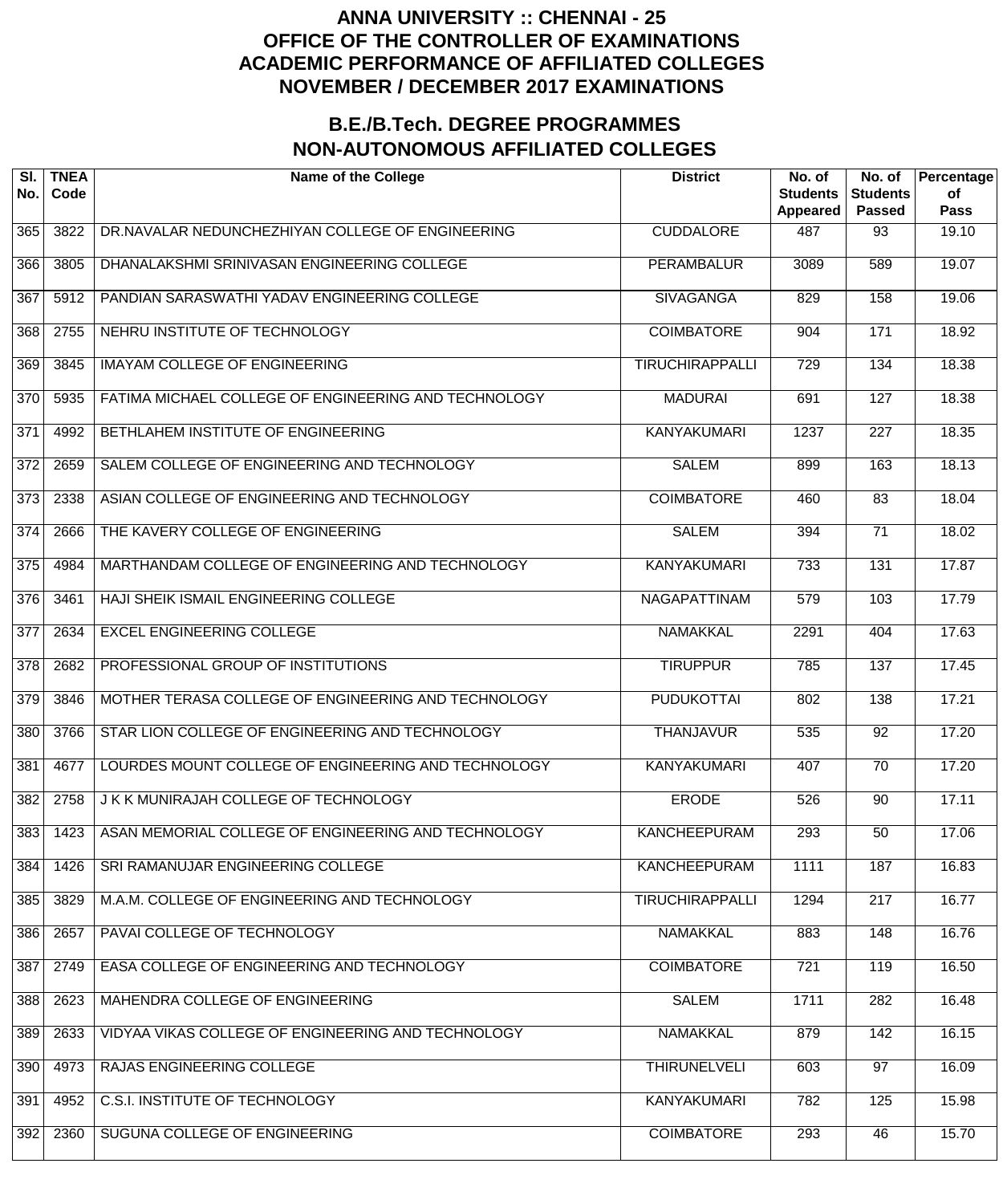| SI.<br>No. | <b>TNEA</b><br>Code | <b>Name of the College</b>                                 | <b>District</b>        | No. of<br><b>Students</b><br><b>Appeared</b> | No. of<br><b>Students</b><br><b>Passed</b> | Percentage<br>of<br><b>Pass</b> |
|------------|---------------------|------------------------------------------------------------|------------------------|----------------------------------------------|--------------------------------------------|---------------------------------|
| 393        | 5922                | <b>VICKRAM COLLEGE OF ENGINEERING</b>                      | <b>SIVAGANGA</b>       | 566                                          | 88                                         | 15.55                           |
| 394        | 4999                | ANNAI VAILANKANNI COLLEGE OF ENGINEERING                   | <b>KANYAKUMARI</b>     | 435                                          | 67                                         | 15.40                           |
| 395        | 2612                | P G P COLLEGE OF ENGINEERING AND TECHNOLOGY                | <b>NAMAKKAL</b>        | 417                                          | 64                                         | 15.35                           |
| 396        | 5502                | SRI RAAJA RAAJAN COLLEGE OF ENGINEERING AND TECHNOLOGY     | <b>SIVAGANGA</b>       | 935                                          | $\overline{142}$                           | 15.19                           |
| 397        | 2362                | HOSUR INSTITUTE OF TECHNOLOGY AND SCIENCE                  | <b>KRISHNAGIRI</b>     | 231                                          | $\overline{35}$                            | 15.15                           |
| 398        | 5990                | LATHA MATHAVAN ENGINEERING COLLEGE                         | <b>MADURAI</b>         | 708                                          | 107                                        | 15.11                           |
| 399        | 2743                | DHANALAKSHMI SRINIVASAN COLLEGE OF ENGINEERING             | <b>COIMBATORE</b>      | 1642                                         | $\overline{248}$                           | 15.10                           |
| 400        | 4998                | MAHAKAVI BHARATHIYAR COLLEGE OF ENGINEERING AND TECHNOLOGY | <b>THIRUNELVELI</b>    | 180                                          | $\overline{27}$                            | 15.00                           |
| 401        | 1121                | SRI VENKATESWARA INSTITUTE OF SCIENCE AND TECHNOLOGY       | <b>THIRUVALLUR</b>     | 329                                          | 49                                         | 14.89                           |
| 402        | 4932                | IMMANUEL ARASAR J J COLLEGE OF ENGINEERING                 | <b>KANYAKUMARI</b>     | 351                                          | $\overline{52}$                            | 14.81                           |
| 403        | 1524                | ANNAMALAIAR COLLEGE OF ENGINEERING                         | <b>THIRUVANNAMALAI</b> | $\overline{300}$                             | 44                                         | 14.67                           |
| 404        | 5914                | RAJA COLLEGE OF ENGINEERING AND TECHNOLOGY                 | <b>MADURAI</b>         | 299                                          | $\overline{43}$                            | 14.38                           |
| 405        | 2340                | SRI VENKATESWARA INSTITUTE OF ENGINEERING                  | <b>KRISHNAGIRI</b>     | $\overline{216}$                             | $\overline{31}$                            | 14.35                           |
| 406        | 1323                | A.C.T. COLLEGE OF ENGINEERING AND TECHNOLOGY               | <b>KANCHEEPURAM</b>    | 259                                          | $\overline{37}$                            | 14.29                           |
| 407        | 2648                | ANNAPOORANA ENGINEERING COLLEGE                            | <b>SALEM</b>           | 549                                          | $\overline{78}$                            | 14.21                           |
| 408        | 2646                | TAGORE INSTITUTE OF ENGINEERING AND TECHNOLOGY             | <b>SALEM</b>           | 832                                          | $\overline{118}$                           | 14.18                           |
| 409        | 2730                | MAHARAJA INSTITUTE OF TECHNOLOGY                           | <b>COIMBATORE</b>      | 43                                           | $\overline{6}$                             | 13.95                           |
| 410        | 3786                | M.A.M. SCHOOL OF ENGINEERING                               | <b>TIRUCHIRAPPALLI</b> | 683                                          | $\overline{95}$                            | 13.91                           |
| 411        | 4929                | M.E.T. ENGINEERING COLLEGE                                 | <b>KANYAKUMARI</b>     | 615                                          | 83                                         | 13.50                           |
| 412        | 3848                | VANDAYAR ENGINEERING COLLEGE                               | <b>THANJAVUR</b>       | 361                                          | $\overline{48}$                            | 13.30                           |
| 413        | 1445                | SRI RANGAPOOPATHI COLLEGE OF ENGINEERING                   | <b>VILLUPURAM</b>      | 331                                          | 44                                         | 13.29                           |
| 414        | 2770                | KALAIVANI COLLEGE OF TECHNOLOGY                            | <b>COIMBATORE</b>      | 304                                          | 40                                         | 13.16                           |
| 415        | 1232                | ARM COLLEGE OF ENGINEERING AND TECHNOLOGY                  | <b>KANCHEEPURAM</b>    | 1017                                         | 132                                        | 12.98                           |
| 416        | 1201                | ARIGNAR ANNA INSTITUTE OF SCIENCE AND TECHNOLOGY           | <b>KANCHEEPURAM</b>    | 938                                          | 121                                        | 12.90                           |
| 417        | 4977                | NARAYANAGURU COLLEGE OF ENGINEERING                        | <b>KANYAKUMARI</b>     | 427                                          | 55                                         | 12.88                           |
| 418        | 5536                | MANGAYARKARASI COLLEGE OF ENGINEERING                      | <b>MADURAI</b>         | 668                                          | 86                                         | 12.87                           |
| 419        | 2329                | RATHINAM TECHNICAL CAMPUS                                  | <b>COIMBATORE</b>      | 998                                          | 127                                        | 12.73                           |
| 420        | 4978                | <b>UDAYA SCHOOL OF ENGINEERING</b>                         | <b>KANYAKUMARI</b>     | 829                                          | 105                                        | 12.67                           |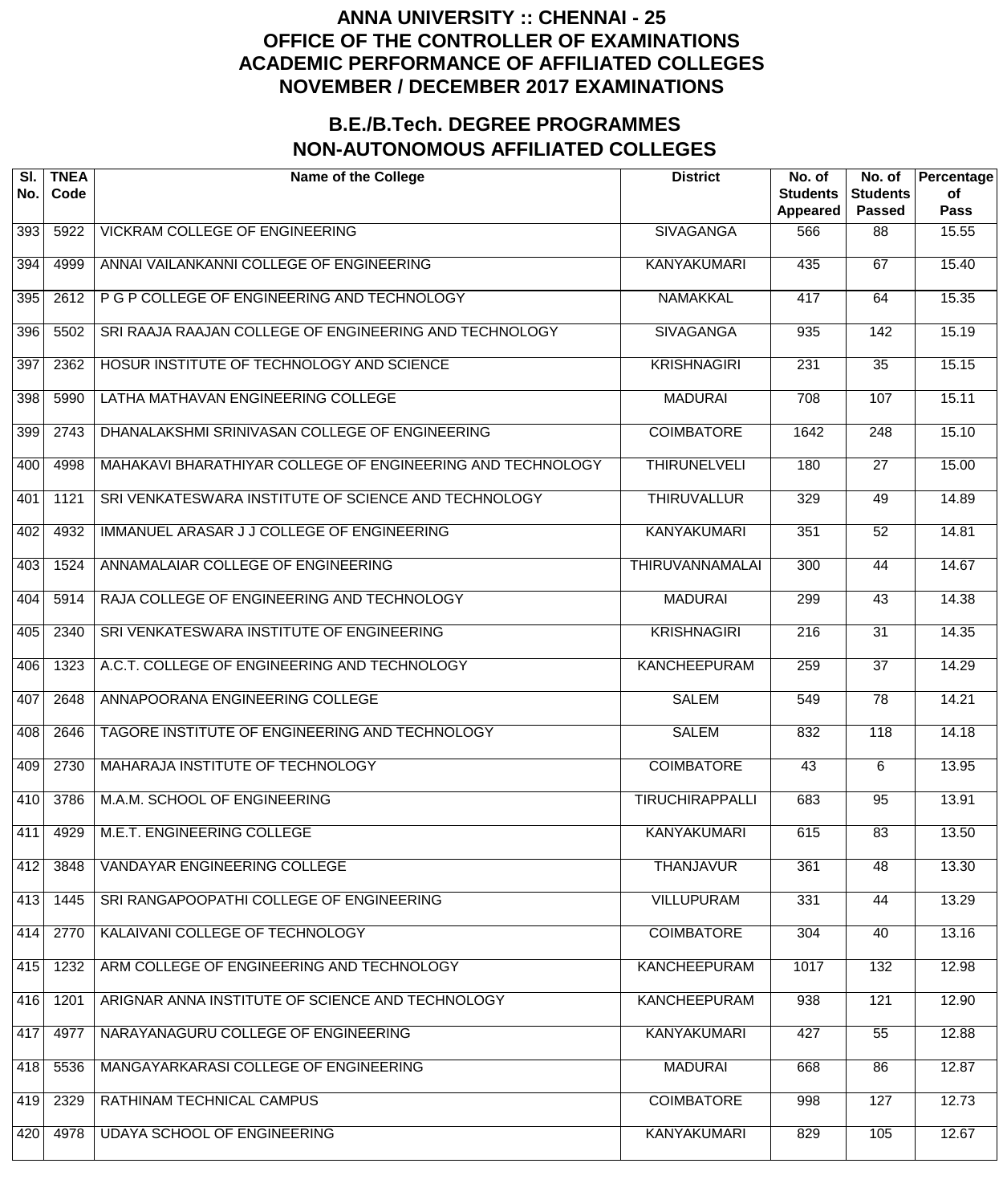| SI.<br>No. | <b>TNEA</b><br>Code | <b>Name of the College</b>                                 | <b>District</b>        | No. of<br><b>Students</b><br><b>Appeared</b> | No. of<br><b>Students</b><br><b>Passed</b> | Percentage<br>of<br><b>Pass</b> |
|------------|---------------------|------------------------------------------------------------|------------------------|----------------------------------------------|--------------------------------------------|---------------------------------|
| 421        | 1511                | RANIPPETTAI ENGINEERING COLLEGE                            | <b>VELLORE</b>         | 357                                          | 45                                         | 12.61                           |
| 422        | 3856                | PAVENDAR BHARATHIDASAN INSTITUTE OF INFORMATION TECHNOLOGY | <b>TIRUCHIRAPPALLI</b> | 40                                           | $\overline{5}$                             | 12.50                           |
| 423        | 2371                | SPECTRUM COLLEGE OF TECHNOLOGY                             | <b>SALEM</b>           | $\overline{73}$                              | 9                                          | 12.33                           |
| 424        | 4983                | LORD JEGANNATH COLLEGE OF ENGINEERING AND TECHNOLOGY       | <b>KANYAKUMARI</b>     | 411                                          | $\overline{50}$                            | 12.17                           |
| 425        | 1141                | RVS PADHMAVATHY COLLEGE OF ENGINEERING AND TECHNOLOGY      | <b>THIRUVALLUR</b>     | 1424                                         | $\overline{173}$                           | 12.15                           |
| 426        | 2631                | KING COLLEGE OF TECHNOLOGY                                 | <b>NAMAKKAL</b>        | 863                                          | 104                                        | 12.05                           |
| 427        | 1514                | SRI NANDHANAM COLLEGE OF ENGINEERING AND TECHNOLOGY        | <b>VELLORE</b>         | 228                                          | $\overline{27}$                            | 11.84                           |
| 428        | 5915                | SACS M.A.V.M.M ENGINEERING COLLEGE                         | <b>MADURAI</b>         | 1066                                         | 126                                        | 11.82                           |
| 429        | 1506                | <b>G.G.R. COLLEGE OF ENGINEERING</b>                       | <b>VELLORE</b>         | 189                                          | $\overline{22}$                            | 11.64                           |
| 430        | 2602                | ANNAI MATHAMMAL SHEELA ENGINEERING COLLEGE                 | <b>NAMAKKAL</b>        | 868                                          | $\overline{97}$                            | 11.18                           |
| 431        | 1438                | SREE KRISHNA COLLEGE OF ENGINEERING                        | <b>VELLORE</b>         | 351                                          | $\overline{38}$                            | 10.83                           |
| 432        | 2737                | RANGANATHAN ENGINEERING COLLEGE                            | <b>COIMBATORE</b>      | 280                                          | $\overline{30}$                            | 10.71                           |
| 433        | 3802                | SHRI ANGALA AMMAN COLLEGE OF ENGINEERING AND TECHNOLOGY    | <b>TIRUCHIRAPPALLI</b> | 473                                          | 50                                         | 10.57                           |
| 434        | 4927                | MARIA COLLEGE OF ENGINEERING AND TECHNOLOGY                | <b>KANYAKUMARI</b>     | 1093                                         | 114                                        | 10.43                           |
| 435        | 3820                | <b>TRICHY ENGINEERING COLLEGE</b>                          | <b>TIRUCHIRAPPALLI</b> | 1073                                         | 110                                        | 10.25                           |
| 436        | 2748                | SURYA ENGINEERING COLLEGE                                  | <b>ERODE</b>           | 664                                          | 67                                         | 10.09                           |
| 437        | 3855                | AS-SALAM COLLEGE OF ENGINEERING AND TECHNOLOGY             | <b>THANJAVUR</b>       | 390                                          | $\overline{38}$                            | 09.74                           |
| 438        | 5911                | P.T.R.COLLEGE OF ENGINEERING AND TECHNOLOGY                | <b>MADURAI</b>         | 258                                          | $\overline{24}$                            | 09.30                           |
| 439        | 1133                | ANNAI VEILANKANNI'S COLLEGE OF ENGINEERING                 | <b>KANCHEEPURAM</b>    | 415                                          | $\overline{37}$                            | 08.92                           |
| 440        | 3466                | NELLIANDAVAR INSTITUTE OF TECHNOLOGY                       | <b>ARIYALUR</b>        | 551                                          | 47                                         | 08.53                           |
| 441        | 2337                | VIDHYA MANDHIR INSTITUTE OF TECHNOLOGY                     | <b>ERODE</b>           | 387                                          | $\overline{33}$                            | 08.53                           |
| 442        | 3462                | ARIYALUR ENGINEERING COLLEGE                               | <b>ARIYALUR</b>        | 580                                          | $\overline{48}$                            | 08.28                           |
| 443        | 1437                | RRASE COLLEGE OF ENGINEERING                               | <b>KANCHEEPURAM</b>    | 723                                          | $\overline{59}$                            | 08.16                           |
| 444        | 4943                | SATYAM COLLEGE OF ENGINEERING AND TECHNOLOGY               | KANYAKUMARI            | 854                                          | 68                                         | 07.96                           |
| 445        | 5842                | MADURAI INSTITUTE OF ENGINEERING AND TECHNOLOGY            | <b>SIVAGANGA</b>       | 226                                          | $\overline{18}$                            | 07.96                           |
| 446        | 2668                | ARCHANA INSTITUTE OF TECHNOLOGY                            | <b>KRISHNAGIRI</b>     | 38                                           | $\overline{3}$                             | 07.89                           |
| 447        | 1515                | SARASWATHI VELU COLLEGE OF ENGINEERING                     | <b>VELLORE</b>         | 116                                          | $\overline{9}$                             | 07.76                           |
| 448        | 1402                | ANNAI TERESA COLLEGE OF ENGINEERING                        | <b>VILLUPURAM</b>      | 1207                                         | 93                                         | 07.71                           |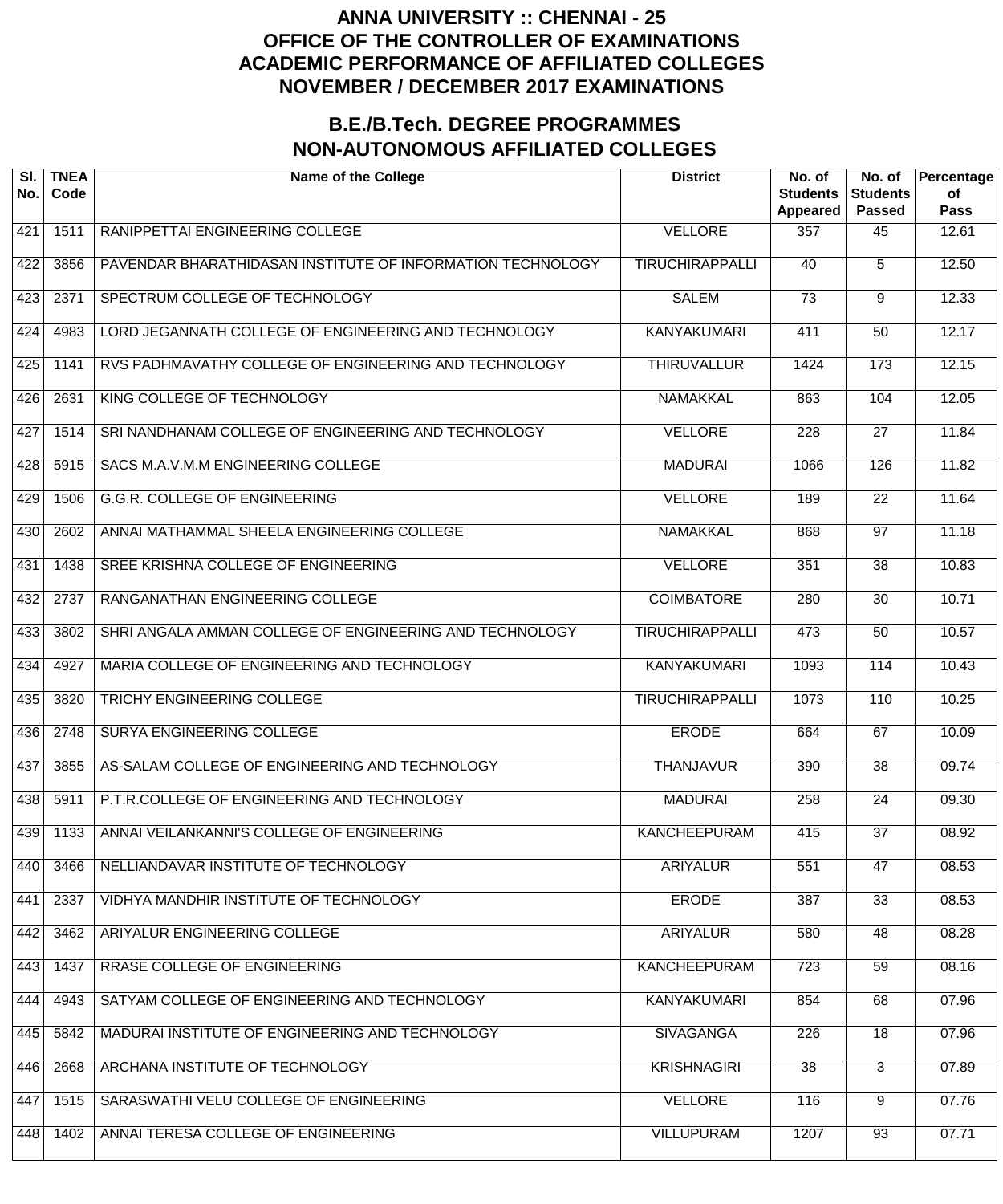| SI.<br>No. | <b>TNEA</b><br>Code | <b>Name of the College</b>                                     | <b>District</b>        | No. of<br><b>Students</b><br>Appeared | No. of<br><b>Students</b><br><b>Passed</b> | Percentage<br>of<br><b>Pass</b> |
|------------|---------------------|----------------------------------------------------------------|------------------------|---------------------------------------|--------------------------------------------|---------------------------------|
| 449        | 2346                | SHREE SATHYAM COLLEGE OF ENGINEERING AND TECHNOLOGY            | <b>SALEM</b>           | 261                                   | 20                                         | 07.66                           |
| 450        | 4937                | A.R. COLLEGE OF ENGINEERING AND TECHNOLOGY                     | <b>THIRUNELVELI</b>    | $\overline{276}$                      | $\overline{21}$                            | 07.61                           |
| 451        | 2604                | A.S.L. PAULS COLLEGE OF ENGINEERING AND TECHNOLOGY             | <b>COIMBATORE</b>      | 132                                   | 10                                         | 07.58                           |
| 452        | 2658                | V S A EDUCATIONAL AND CHARITABLE TRUST'S GROUP OF INSTITUTIONS | <b>SALEM</b>           | 692                                   | 52                                         | 07.51                           |
| 453        | 2632                | MAHENDRA INSTITUTE OF TECHNOLOGY                               | <b>NAMAKKAL</b>        | 2056                                  | 154                                        | 07.49                           |
| 454        | 2660                | <b>GNANAMANI COLLEGE OF ENGINEERING</b>                        | <b>NAMAKKAL</b>        | 580                                   | $\overline{42}$                            | 07.24                           |
| 455        | 3828                | CAUVERY COLLEGE OF ENGINEERING AND TECHNOLOGY                  | <b>TIRUCHIRAPPALLI</b> | 221                                   | 16                                         | 07.24                           |
| 456        | 1435                | BALAJI INSTITUTE OF ENGINEERING AND TECHNOLOGY                 | <b>KANCHEEPURAM</b>    | 130                                   | 9                                          | 06.92                           |
| 457        | 1433                | SRI ARAVINDAR ENGINEERING COLLEGE                              | <b>VILLUPURAM</b>      | 132                                   | 9                                          | 06.82                           |
| 458        | 1143                | KUMARAN INSTITUTE OF TECHNOLOGY                                | <b>THIRUVALLUR</b>     | 104                                   | $\overline{7}$                             | 06.73                           |
| 459        | 1449                | SARASWATHY COLLEGE OF ENGINEERING AND TECHNOLOGY               | <b>VILLUPURAM</b>      | 194                                   | $\overline{13}$                            | 06.70                           |
| 460        | 4972                | SUN COLLEGE OF ENGINEERING AND TECHNOLOGY                      | <b>KANYAKUMARI</b>     | 544                                   | $\overline{36}$                            | 06.62                           |
| 461        | 3460                | SUREYA COLLEGE OF ENGINEERING                                  | <b>TIRUCHIRAPPALLI</b> | 274                                   | $\overline{17}$                            | 06.20                           |
| 462        | 1136                | VEDHANTHA INSTITUTE OF TECHNOLOGY                              | <b>VILLUPURAM</b>      | 248                                   | $\overline{15}$                            | 06.05                           |
| 463        | 1415                | T.S.M. JAIN COLLEGE OF TECHNOLOGY                              | <b>VILLUPURAM</b>      | 596                                   | $\overline{36}$                            | 06.04                           |
| 464        | 3849                | ANNAI COLLEGE OF ENGINEERING AND TECHNOLOGY                    | <b>THANJAVUR</b>       | 1492                                  | 89                                         | 05.97                           |
| 465        | 3923                | MNSK COLLEGE OF ENGINEERING                                    | <b>PUDUKOTTAI</b>      | 137                                   | $\overline{8}$                             | 05.84                           |
| 466        | 5537                | JAINEE COLLEGE OF ENGINEERING AND TECHNOLOGY                   | <b>DINDIGUL</b>        | 207                                   | $\overline{12}$                            | 05.80                           |
| 467        | 4985                | K N S K COLLEGE OF ENGINEERING                                 | <b>KANYAKUMARI</b>     | 290                                   | $\overline{16}$                            | 05.52                           |
| 468        | 1526                | SRI KRISHNA COLLEGE OF ENGINEERING                             | <b>VELLORE</b>         | 566                                   | $\overline{31}$                            | 05.48                           |
| 469        | 1335                | SRI KRISHNA INSTITUTE OF TECHNOLOGY                            | <b>KANCHEEPURAM</b>    | 296                                   | $\overline{16}$                            | 05.41                           |
| 470        | 1448                | SRI RAMANA MAHARISHI COLLEGE OF ENGINEERING                    | <b>THIRUVANNAMALAI</b> | 78                                    | 4                                          | 05.13                           |
| 471        | 2665                | MAHENDRA INSTITUTE OF ENGINEERING AND TECHNOLOGY               | <b>NAMAKKAL</b>        | 1293                                  | 66                                         | 05.10                           |
| 472        | 3854                | MAHATH AMMA INSTITUTE OF ENGINEERING AND TECHNOLOGY            | <b>PUDUKOTTAI</b>      | 513                                   | 21                                         | 04.09                           |
| 473        | 2332                | AISHWARYA COLLEGE OF ENGINEERING AND TECHNOLOGY                | <b>ERODE</b>           | 352                                   | $\overline{14}$                            | 03.98                           |
| 474        | 2663                | S R S COLLEGE OF ENGINEERING AND TECHNOLOGY                    | <b>SALEM</b>           | 187                                   | $\overline{7}$                             | 03.74                           |
| 475        | 2368                | VISHNU LAKSHMI COLLEGE OF ENGINEERING & TECHNOLOGY             | <b>COIMBATORE</b>      | $\overline{27}$                       | 1                                          | 03.70                           |
| 476        | 3857                | MEENAKSHI RAMASWAMY ENGINEERING COLLEGE                        | <b>ARIYALUR</b>        | 917                                   | $\overline{31}$                            | 03.38                           |